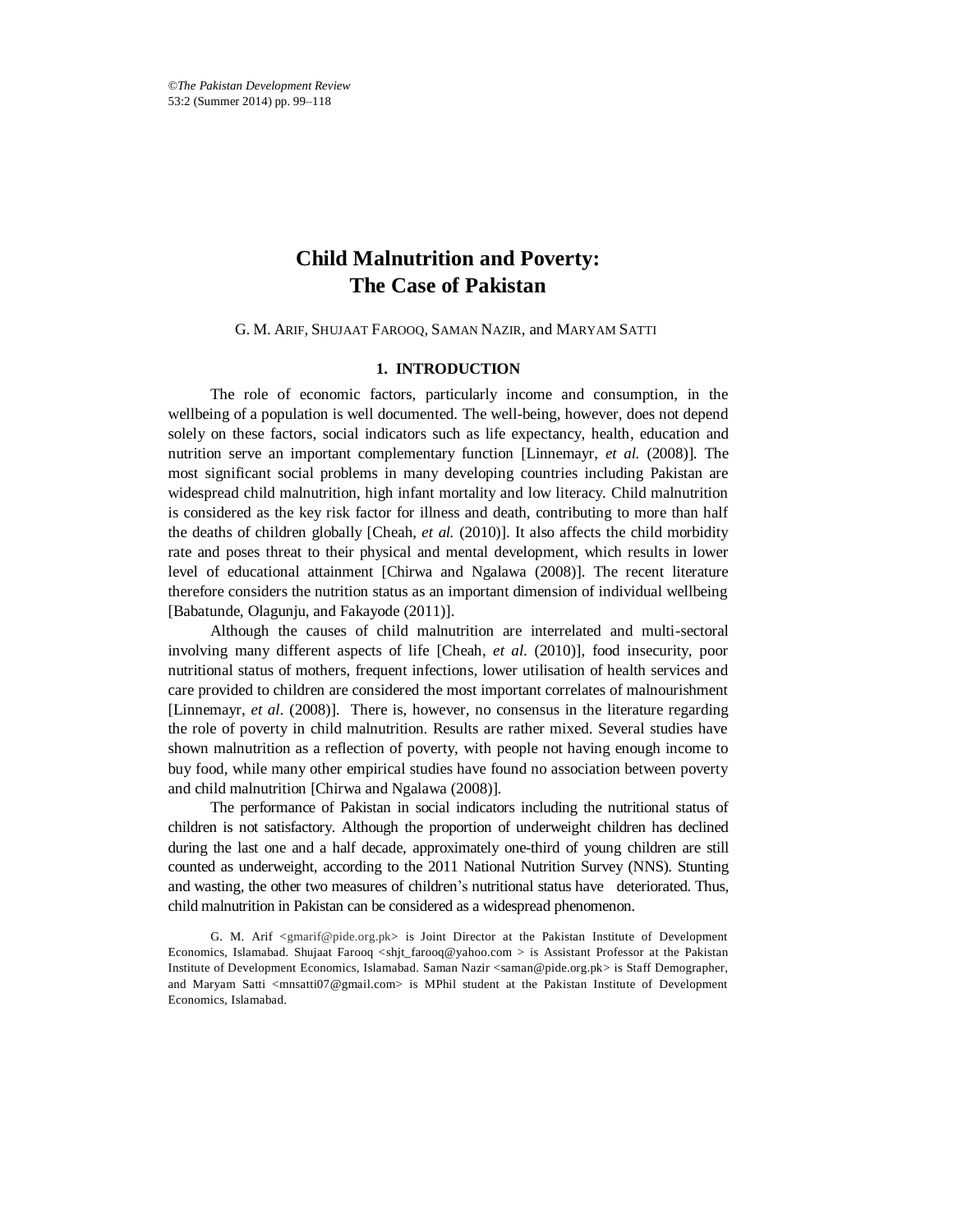The question is how this phenomenon can be explained? Is the malnutrition of children related to poverty status of their households or are other factors particularly child illness, health status of their mothers and access to health care services the major determinants? An investigation of this question is vital in view of both poor health indicators (particularly high infant and child mortality) and instability in poverty reduction in the past. The findings of earlier studies are not conclusive. Alderman and Garcia (1993) found that illness and diarrhea are strongly related to the poor nutrition among young children in Pakistan. Arif (2004) found a significant relationship between poverty and weight-for-age, but no association of poverty with stunting or wasting. He, however, did not take into account the endogeneity of the welfare index (poverty) in the nutritional status equation. As Chirwa and Ngalawa (2008) argue:

The poor nutritional status of children in a household may reflect the lack of adequate calorie intake that may in turn affect the health status of adults. The poor health of adults may negatively affect their income earning potential and demand for calories that may adversely affect the nutritional status of children and members of the household.

The major objectives of this paper are: first, to examine the trends in child malnutrition during the last decade using three-round data of a longitudinal household survey; and, second, to find its correlates, focusing on household poverty. It has used individual (child), household and community level variables to understand variations in child malnutrition. Poverty status of households is the key factor used in this study to understand the malnutrition phenomenon.

The rest of the study is organised as follows. The conceptual framework, data sources and methodology used in the study are discussed in Section 2, followed by a presentation of the trends in child malnutrition and poverty in Section 3. The sociodemographic determinants of child malnutrition are presented in Section 4, which include gender and age of children, mother and household characteristics. The determinants of child nutrition are examined in a multivariate analysis in Section 5 while the penultimate section presents the discussion on poverty and child malnutrition nexus in Pakistan, followed by conclusions in the final section.

# **2. CONCEPTUAL FRAMEWORK, DATA SOURCES AND METHODOLOGY**

The nutritional status of children is determined by factors that can be divided into three main categories; immediate, underlying and basic causes [UNCIEF (1990)]. Immediate causes are linked with the dietary intake and occurrence of diseases in children while the underlying causes encompass the access to food for children and mothers, their health care and the environmental conditions. Basic causes include economic, political and institutional structure of the country and availability of resources. Poverty can affect child nutrition through dietary intake or inability of a household to buy sufficient food. Food inadequacy increases the chances of infections and frequent infections cause nutritional deficiencies. Although many studies have explored the poverty and child malnutrition nexus, its robustness is not established [Pal (1999)]. As Sununtar (2005) shows:

Malnutrition is the result of marginal dietary intake compounded by infection. In turn, marginal dietary intake is caused by household food insecurity, lack of clean water,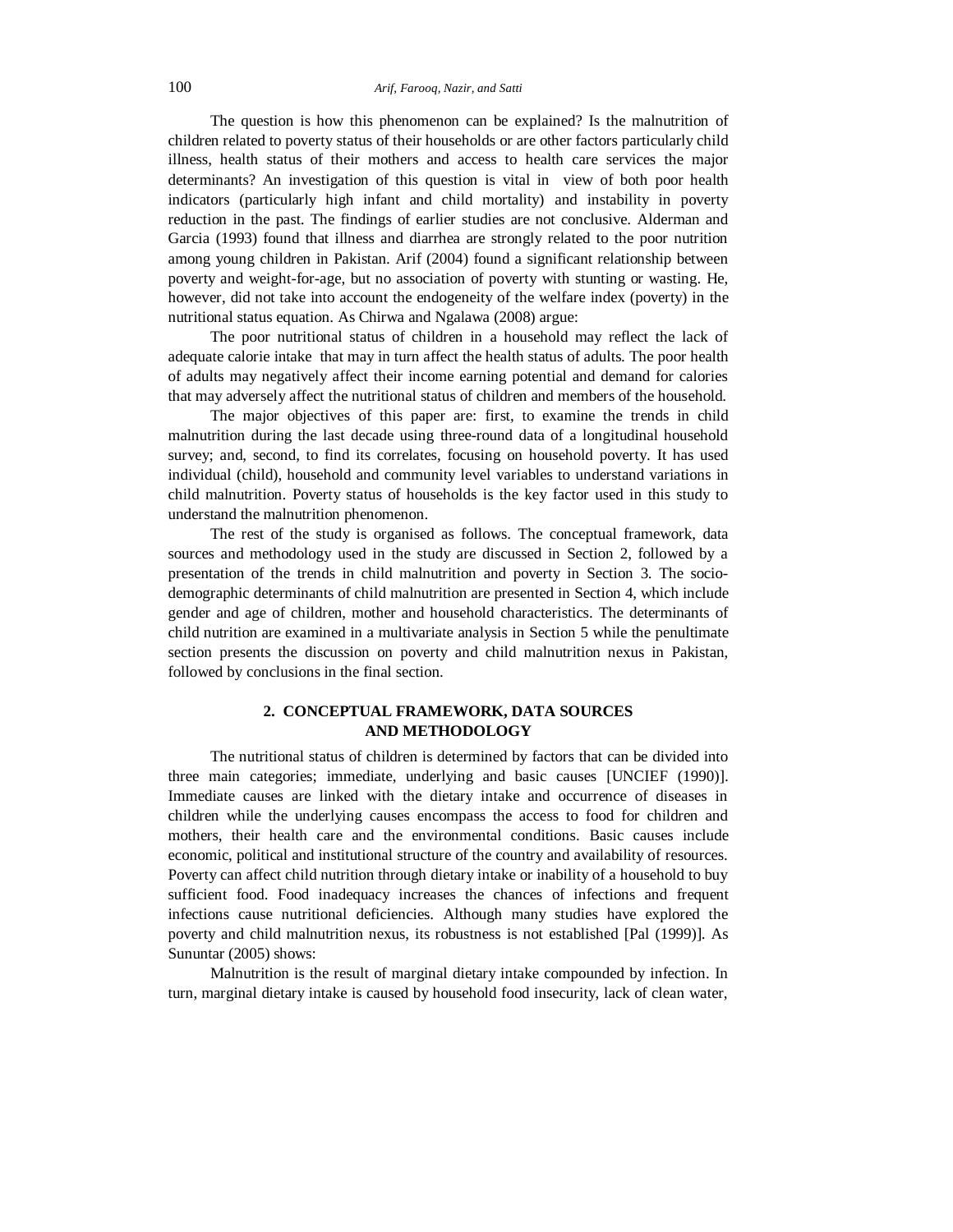lack of knowledge about good sanitation, and lack of alternative sources of income. It is also compounded by inadequate care, gender inequality, poor health services, and poor environment. While income is not the sum total of people's lives, health status as reflected by level of malnutrition is.

The conceptual framework, which this study has used to examine the determinants of children's nutritional status, is based on the household utility maximising model by specifying a household production function [Becker (1965); Behrman and Deolalikar (1988); Strauss and Thomas (1995)]. In this model, it is assumed that a household has preferences that can be characterised by the utility function, *U* which depends on consumption of a vector of commodities, *X*, leisure, *L*, and quality of children represented by their nutritional status, *N*:

 $U = u(X, L, N)$  … … … … … … … … (1)

Household utility is maximised subject to several constraints, including a time specific nutrition production function and income constraints. The nutritional status of children is determined by food availability, morbidity, access to health services and the quality of care at home. The nutritional outcome of each child measured by standard anthropometric measures can be derived as:

$$
Ni = n(C, W, H, Z, e)
$$
 ... ... ... ... ... ... ... (2)

Where *C* is consumption, *W* is a vector of child-specific characteristics, *H* is a vector of household specific characteristics, Z is a vector of health variables and e is child-specific disturbance term. In equation 2, *N* is measured by standardised anthropometric measures of height-for-age, z-score (HAZ), weight-for-age, z-score (WAZ) and weight-for-height, z-scores (WHZ). The z-scores are computed by using the World Health Organisation recommended reference population [WHO (2006)]. The WAZ of a child, for example, is the difference between the weight of the child and the median weight of the reference population of the same age and sex, divided by the standard deviation (SD) of the weight of same group of children:

$$
WAZ = \frac{Wi - Wr}{SD} \qquad \dots \qquad \dots \qquad \dots \qquad \dots \qquad \dots \qquad \dots \qquad \dots \qquad (3)
$$

Three anthropometric measures, WAZ, HAZ and WHZ, provide different information about the nutritional status of children. HAZ measures stunting, a condition that reflects chronic malnutrition. WHZ measures the current nutritional status of a child while WAZ captures aspects covered in both HAZ and WHZ [Chirwa and Ngalawa (2008)].

Pakistan Institute of Development Economics (PIDE) has carried out three rounds of a longitudinal (panel) survey in 2001, 2004 and 2010. The first (2001) and third (2010) rounds of the survey collected data on age, weight and height of children, necessary for anthropometric measurement. This study has used these two rounds of data to see changes in child nutritional status during the last decade; whereas, to study the determinants of child nutrition, all the three rounds data (2001, 2004 and 2010) have been used. The sample of the first two rounds of the panel survey (2001, 2004) consisted of only rural areas of 16 districts located in four provinces of the country, and it was named as the Pakistan Rural Household Survey (PRHS). The third round sample survey, carried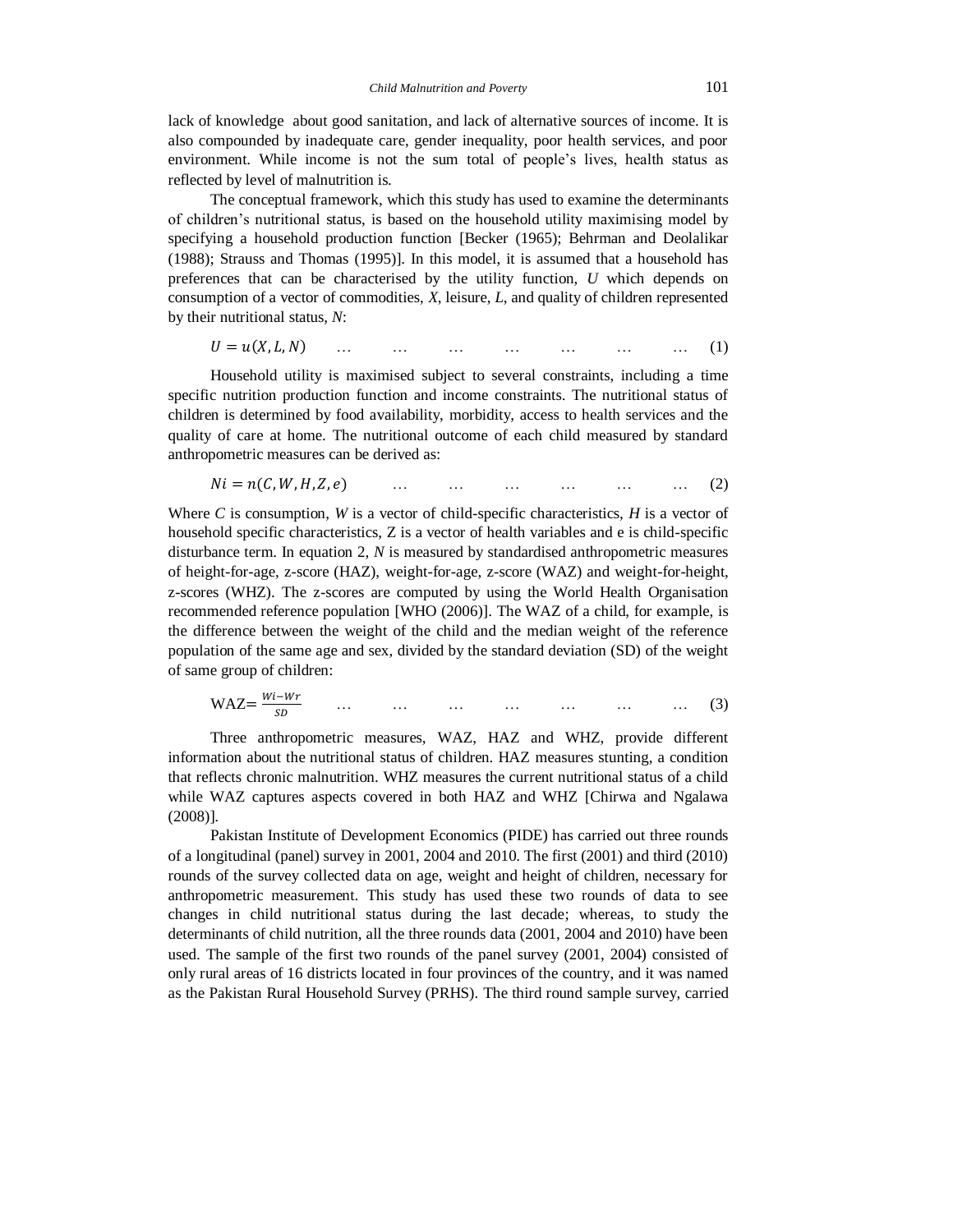out in 2010, was named as the Pakistan Panel Household Survey (PPHS) since it includes both rural and urban areas of these 16 districts [for more detail, see Arif and Farooq (2012)]. The total rural sample of the 2010 PPHS consisted of 2800 households while the urban sample comprised of 1342 households, leading to the total sample of 4142 households. In the PPHS-2010, data on weight and height of all children less than 6 years old were obtained. However, this study has included in the analysis 6-59 months old children. The study has identified in this age group 3218 children, about half of them (48.2 percent) female (Table 1). The data on weight is available for 80 percent of the children while the data on height is available for approximately two-third of the sampled children.

| ٠<br>×<br>۰, |  |
|--------------|--|
|--------------|--|

|        | Samplea Chilaten by Region and Genaer, 11113-2010 |      |        |
|--------|---------------------------------------------------|------|--------|
| Region | <b>Both Sexes</b>                                 | Male | Female |
| Total  | 3218                                              | 1666 | 1552   |
| Urban  | 844                                               | 440  | 404    |
| Rural  | 2374                                              | 1226 | 1148   |

*Sampled Children by Region and Gender, PPHS-2010*

Following the WHO recommendations, for WAZ analysis, children with –6 to 5 zscores are included. For HAZ and WHZ, the children with –6 to 6 and –5 to 5 scores are included [WHO (2008); WFP and CDC (2005)]. Outliers or children out of the given ranges were found more in HAZ z-scores than in WAZ and WHZ scores. A child is characterised as malnourished if s/he is more than two standard deviations below the standard reference population. While these anthropometric measures are important indicators of child malnutrition, child health itself could be considered an extreme form of child malnutrition. Selective child mortality could then lead to biased estimates if children who have died by 2010 and are missing from the sample. These children were more likely to be from households that are extremely poor. This selective attrition has been checked with no evidence of higher child morality in the poorest households.

Equation 2 has been used to examine the determinants of child nutritional status in 2010. Individual characteristics of children, household level characteristics and community variables are included into this equation. Individual child characteristics include age and gender of the child. Parental characteristics include the level of educational attainment of mother. Two housing related variables included in the equation are the structure of dwelling units (*pacca/katcha*) and availability of toilet—a village level variable. Per capita consumption expenditure is used in the equation for poverty status of the household. Availability of lady health workers at the village level represents the health care services while the region of residence (urban/rural) is a community variable.

Per capita expenditure, a household level variable, is likely to be determined, as reported earlier, by the anthropometric outcomes through its effect on the health status of adults and their earnings [Chirwa and Ngalawa (2008)]. In order to account for the endogeneity problem, the following methodology has been adopted:

(i) The analysis in the first stage is limited to rural panel households covered in 2001 and 2010. To get robust estimates, per capita expenditure in 2001 is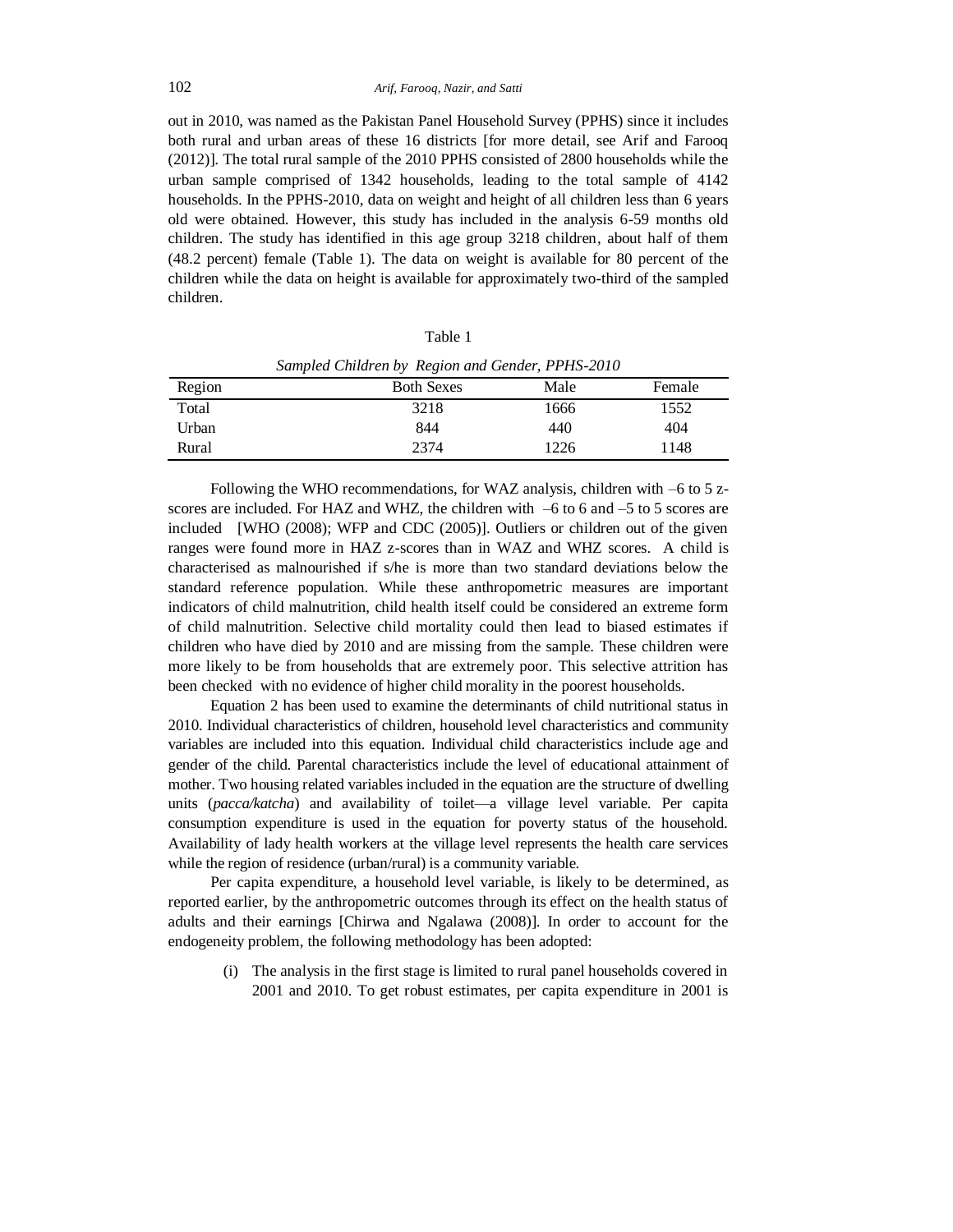used in equation 2 to explain variation in the 2010 child nutrition status. As the sample is limited to children below 5 years old in 2010, who were not born in 2001 therefore their nutrition outcomes are less likely to affect 2001 poverty status (or consumption expenditure). Both the OLS and two-stage least square (2SLS) techniques are used in the analysis: in OLS, the actual per capita expenditure in 2001 has been used to explain the child nutritional status in 2010, while in 2SLS, per capita expenditure in 2001 is instrumented by 2001 household variables including landholding, ownership of livestock, work status of the head of households and household size.

- (ii) In the second stage, per capita expenditure is replaced by change in poverty status between 2004 and 2010. The change in poverty status has four categories: poor in two rounds (2004 and 2010); non-poor in two rounds; moved out of poverty; and moved into poverty. The last two categories are combined to represent transitory poverty. The analysis is carried out only for the 2004 and 2010 rural panel households. The official poverty line has been used for poverty estimation [for details, see Arif and Shujaat (2012)].
- (iii) In the final stage, the analysis has used the 2010 PPHS full sample (rural and urban), and per capita expenditure is replaced by the perceived household food security. The OLS technique has been applied in this stage, where perceived food security indicators are used as independent variables instead of per capita expenditure.

#### **3. TRENDS IN CHILD NUTRITION AND POVERTY**

Pakistan has a long history of data collection on socio-economic and demographic issues through household surveys, but information on child nutrition is generally missing in these surveys. It is, thus, difficult to analyse the trends in nutritional status of children for a long period of time. However, the NNS carried out in 1985-87, 2001 and 2011 has to some extent filled the gap. Some other surveys, though relatively smaller in their sample sizes, such as Pakistan Socio-economic Survey (PSES) 2001, Pakistan Demographic and Health Survey (PDHS) 1990, PRHS 2001 and PPHS-2010, have also gathered data on height and weight of children to determine their nutritional status. Table 2 has pulled together information from these sources on three well known anthropometric measures; underweight, stunting and wasting for rural and urban areas. According to the NNS series, the incidence of underweight among children aged 6-59 months old has gradually declined from around 48 percent in 1985-87 to about 32 percent in 2011. This decline has been observed in both rural and urban areas. The two rounds of the panel dataset, PRHS-2001 and PPHS-2010 also support the NNS data and show a decline in underweight children during the last decade, although the NNS and the panel data show different magnitudes of underweight children. However, despite this decline in the proportion of underweight children overtime, at present more than one-third of children (32 percent in NNS-2011 and 39 percent in PPHS-2010) are underweight.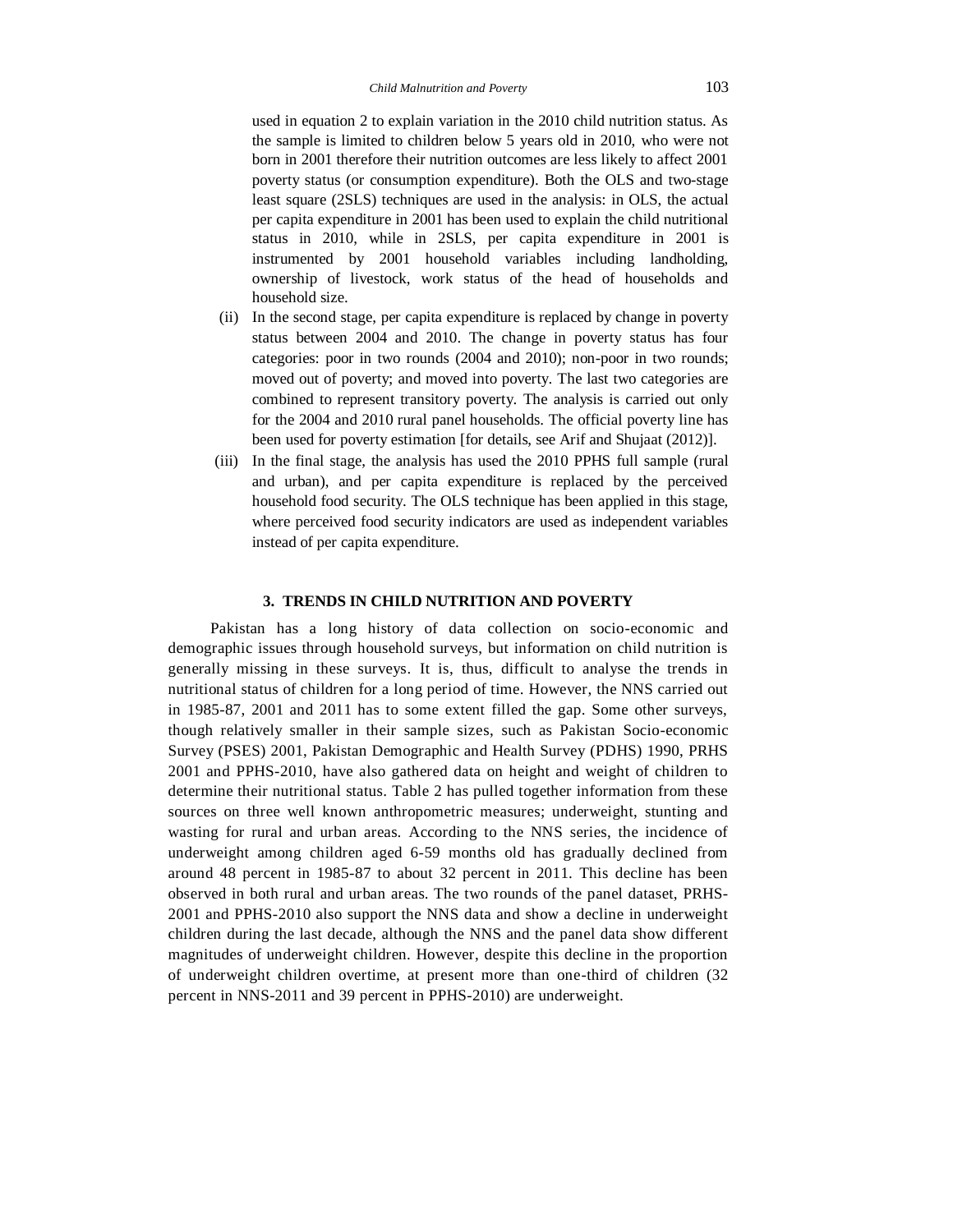|                  | Trends in Child Nutrition in Pakistan |       |       |       |          |       |       |       |       |
|------------------|---------------------------------------|-------|-------|-------|----------|-------|-------|-------|-------|
|                  | % Underweight<br>% Stunted            |       |       |       | % Wasted |       |       |       |       |
| Data Source      | Total                                 | Rural | Urban | Total | Rural    | Urban | Total | Rural | Urban |
| NNS 1985-7       | 47.9                                  |       |       | 41.8  |          |       | 10.8  |       |       |
| <b>NNS 2001</b>  | 41.5                                  | 42.3  | 38.7  | 31    | 32.5     | 24.5  | 11.6  | 11.2  | 12.1  |
| <b>NNS 2011</b>  | 31.5                                  | 33.3  | 26.6  | 43.7  | 46.3     | 36.9  | 15.1  | 12.7  | 16.1  |
| <b>PDHS 1990</b> | 40.4                                  |       |       | 50    |          |       | 9.2   |       |       |
| <b>PSES 2001</b> | 48.2                                  | 51.4  | 41.7  | 49.7  | 52.7     | 43.5  |       |       |       |
| <b>PRHS 2001</b> | $\overline{\phantom{0}}$              | 56.6  |       |       | 64.4     |       | -     | 18.4  |       |
| <b>PPHS 2010</b> | 39.4                                  | 39.8  | 38.1  | 63.9  | 64.5     | 62.1  | 17.9  | 17.2  | 19.9  |

Table 2

*Note:* The differences between figures may be due to methodological variations among these surveys. PDHS 1990-1 used NCHS standard with reference population of children (0-59) months. The figures reported for NNS 2001 are percent median with reference population (6-59) months. PRHS, PSES, PPHS-2010, NNS-2011 are using reference population of 6-59, 0-59, 6-59 and 0-59 months respectively.

The situation of other two anthropometric measures, stunting and wasting, is different and alarming. The stunting, which reflects chronic malnutrition, has increased between 2001 and 2011. According to the NNS-2011 data, around 44 percent of children were stunted. This proportion is about 2 percentage points higher than the stunting in 1985-87 (Table 2). The panel data, however, show no major change in stunting between 2001 and 2010. Overall, the magnitude of stunting is much higher in the panel datasets (PRHS-2001 and PPHS-2010) than in the NNS dataset. According to the NNS series, the incidence of wasting has also increased from 11 percent in 1985-87 to 15 percent in 2011. The panel series, however, shows a mild decline in wasting, from 18 percent in 2011 to 17 percent in 2010. The deterioration in stunting overtime, with the high prevalence of underweight (more than one-third), reflects the weak performance of Pakistan in improving the nutritional status of children.

The data in Table 2 are also presented separately for rural and urban areas. All data sources indicate higher prevalence of underweight and stunted children in rural areas than in urban areas. However, in contrast, wasting appears to be moderately higher in urban areas than in rural areas. Majority of malnourished children in urban as well as rural areas are in the 'severe' category (Table 3). The proportion of children in this category is very high in case of stunting. Thus not only is the overall prevalence of stunting high, but also children are severely malnourished.

|                                |       | % Underweight |       | %Stunted |       |       | %Wasted |       |       |
|--------------------------------|-------|---------------|-------|----------|-------|-------|---------|-------|-------|
| Nutritional Status of Children | Total | Urban         | Rural | Total    | Urban | Rural | Total   | Urban | Rural |
| Normal                         | 56.9  | 57.7          | 56.7  | 31.2     | 32.6  | 30.7  | 61.8    | 61.9  | 61.8  |
| Moderate                       | 15.7  | 15.0          | 15.9  | 20.2     | 23.2  | 19.2  | 8.9     | 9.4   | 8.7   |
| Severe                         | 23.7  | 23.1          | 23.9  | 43.7     | 38.9  | 45.4  | 9.0     | 10.5  | 8.5   |
| Over Weight/Height             | 3.7   | 4.2           | 3.5   | 4.9      | 5.3   | 4.8   | 20.3    | 18.2  | 21.0  |
| Total                          | 100   | 100           | 100   | 100      | 100   | 100   | 100     | 100   | 100   |

Table 3

*Child Nutrition Status (Moderate/Severe) by Region, 2010*

*Source:* Authors' computation from the micro-data of PPHS-2010.

*Note:* Normal children are healthy children having Z-scores between –2 and +2 SD, while Z-scores for moderate malnourished child are below –2 SD and severe malnourished child are below –3 SD.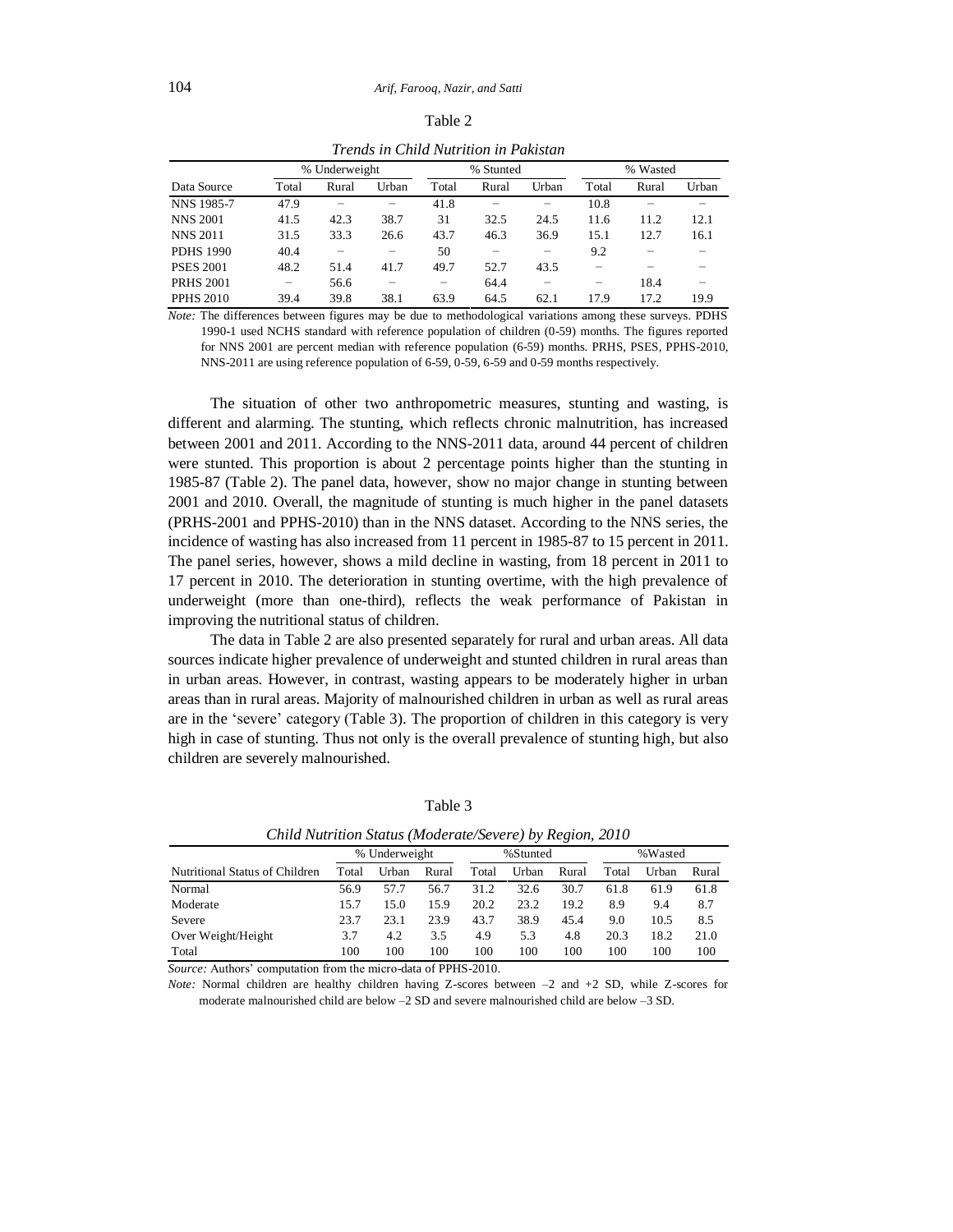The available data on the poverty levels and trends in Pakistan for the last five decades show that poverty reduction has not been sustainable; rather that it has fluctuated remarkably. In late 1980s, when approximately half of the children were malnourished (underweight), poverty was at a very low level, only 17 percent. There is a consensus in the poverty literature about a sharp rise in poverty in the 1990s. The incidence of poverty, as estimated from the three rounds of panel survey (2001, 2004 and 2010), also illustrates that poverty has fluctuated during 2001-2010 (Table 4). First poverty declined from 31.3 percent in 2001 to 24.1 percent in 2004 and then increased to 27 percent in 2010 in two major provinces of Pakistan, Punjab and Sindh. In rural Pakistan, poverty declined by 5 percentage points, from 27.5 percent in 2001 to 22.4 percent in 2010. In 2010, the overall poverty was estimated at 20.7 percent with a higher incidence of poverty in rural areas (22.4 percent) than in urban areas (16.6 percent).

#### Table 4

| Panel Survey (2001, 2004 and 2010) |                      |                  |  |  |  |  |
|------------------------------------|----------------------|------------------|--|--|--|--|
| <b>Survey Year</b>                 | <b>All Provinces</b> | Punjab and Sindh |  |  |  |  |
| $2001 -$ Rural only                | 27.5                 | 31.3             |  |  |  |  |
| $2004 - Rural only$                |                      | 24.1             |  |  |  |  |
| $2010 - Rural$                     | 22.4                 | 27.0             |  |  |  |  |
| Urban                              | 16.6                 | 18.5             |  |  |  |  |
| All                                | 20.7                 | 24.4             |  |  |  |  |

*Incidence of Poverty: A Cross-sectional Analysis of Three Waves of the Panel Survey (2001, 2004 and 2010)*

*Source:* Arif and Shujaat (2012).

Poverty estimates based on the three rounds of data show that during the last decade, more than half of the rural population (51 percent) in two largest provinces, Punjab and Sindh, remained in the state of poverty at least for one point in time. Within this poor group, the majority was categorised as 1-wave poor (31 percent), although considerable proportion, around 17 percent, is found to be poor in 2-periods. Chronic poor, those who remained poor in all three waves is only 4 percent, which is less than half of the population who remained poor in two waves. The three-wave data are spread over 10 years period, 2001 to 2010. During this decade, only a small proportion of households remained continuously in the state of poverty. Movement into and out of poverty is a common phenomenon in Pakistan, particularly in its rural areas.

| ٠.<br>× |  |
|---------|--|
|---------|--|

| Poverty Dynamics by Region (Rural only) Using Three Waves (2001, 2004 and 2010) |  |  |
|---------------------------------------------------------------------------------|--|--|
|                                                                                 |  |  |

|                          | Total sample |       | Punjab            |       |       |
|--------------------------|--------------|-------|-------------------|-------|-------|
|                          | (Sindh and   | Total | Central – North   | South |       |
| Change in Poverty Status | Punjab)      |       | (excluding South) |       | Sindh |
| 3 Period Poor (Chronic)  | 4.01         | 3.71  | 1.06              | 6.46  | 4.32  |
| 2 Period Poor            | 16.60        | 10.34 | 6.17              | 14.65 | 23.12 |
| 1 Period Poor            | 30.90        | 23.97 | 17.41             | 30.76 | 38.12 |
| Never Poor               | 48.48        | 61.98 | 75.36             | 48.14 | 34.44 |
| All                      | 100.0        | 100.0 | 100.0             | 100.0 | 100.0 |
| N                        | (1395)       | (792) | (417)             | (375) | (603) |
|                          |              |       |                   |       |       |

*Source:* Arif and Shujaat (2012).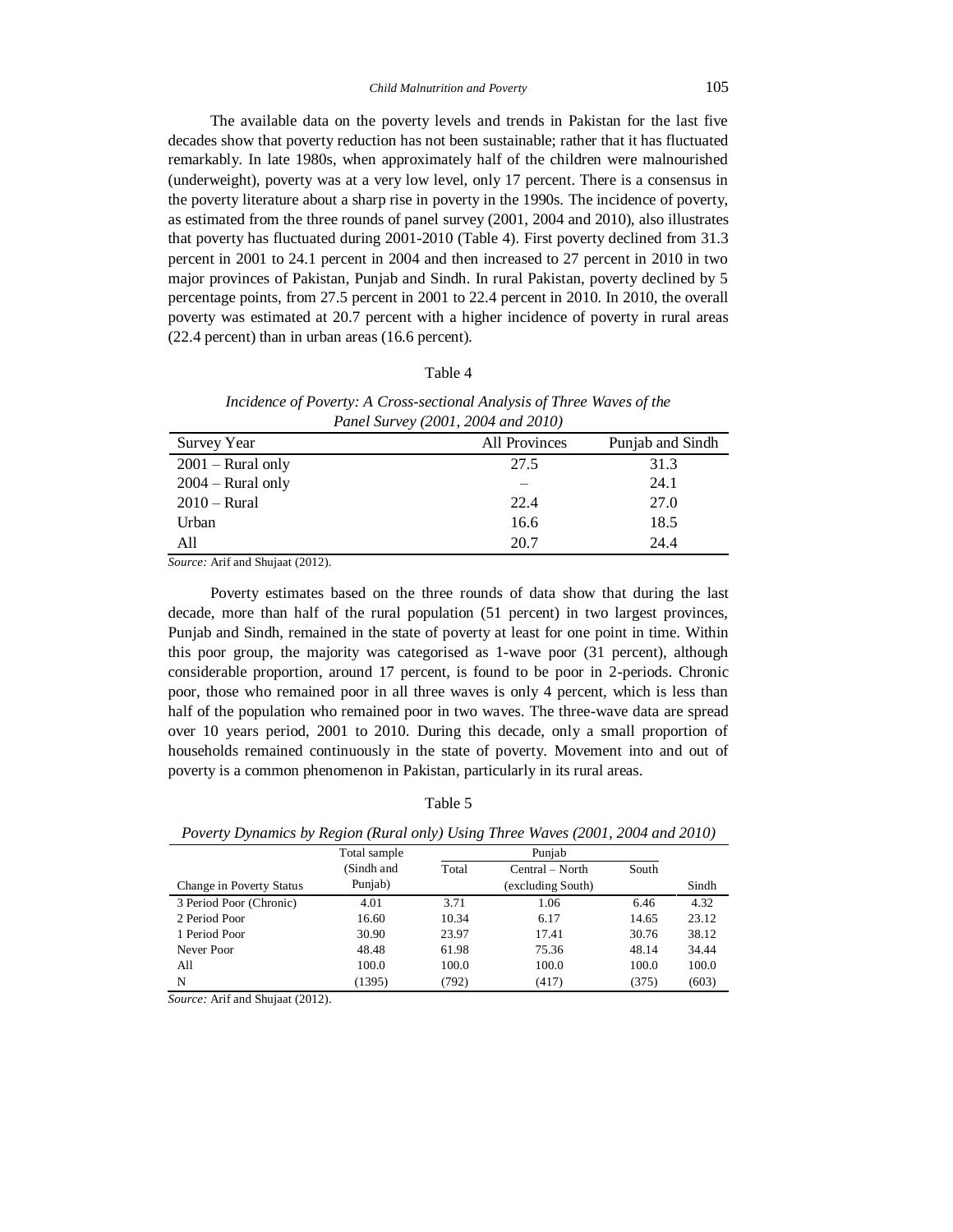# **4. SOCIO-DEMOGRAPHIC DIFFERENTIALS OF CHILD MALNUTRITION**

Figures 1-3 present data on three anthropometric measures by gender for the total sample as well as rural-urban areas, while Figure 4 presents data on the nutritional status of children by their age. Overall there is no major gender difference in the three measures. However, gender differences are more profound within the rural and urban areas. In rural areas, for example, more males are underweight and wasted than females while in urban areas the prevalence of malnutrition (under weight and wasting) is higher among females than among males. It is not easy to explain these gender differentials in rural and urban areas. However, it appears from the available studies in Pakistan and elsewhere in subcontinent that evidence on gender differentials in child nutritional status is inconclusive. As Shah, *et al*. (2003) while studying child nutrition in 64 villages of Sindh (Pakistan) found no difference in stunting between male and female children. In rural Bangladesh, Choudhury, *et al*. (2000) found that female children were more likely to be severely malnourished than male children. However, the nutritional survey in 2005- 06 in India reveals no significant difference in nutrition status (stunting and wasting) between boys and girls<sup>1</sup>. A recent study in urban slum of India found the prevalence of malnutrition higher among female children than among male [Damor, *et al*. (2013)].

Figure 4 shows a nonlinear relationship between the age of child and the three measures of his nutritional status. In the case of underweight, it is highest for the 6-11 months old children. It decreases for the next age group (12-21 months), but it increases for the 2-3 years old children. The lowest prevalence is found for children in age group 48-59 months. Despite these variations across the age groups, the minimum prevalence of underweight stands at 36 percent, suggesting widespread malnutrition in all age groups of the sampled children. The situation is not different for stunting and wasting (Figure 4).



**Fig. 1. Child Nutrition Status by Gender, 2010**

<sup>1</sup> *www.ifpri.org/sites/default/files/publications/oc63ch04.pd*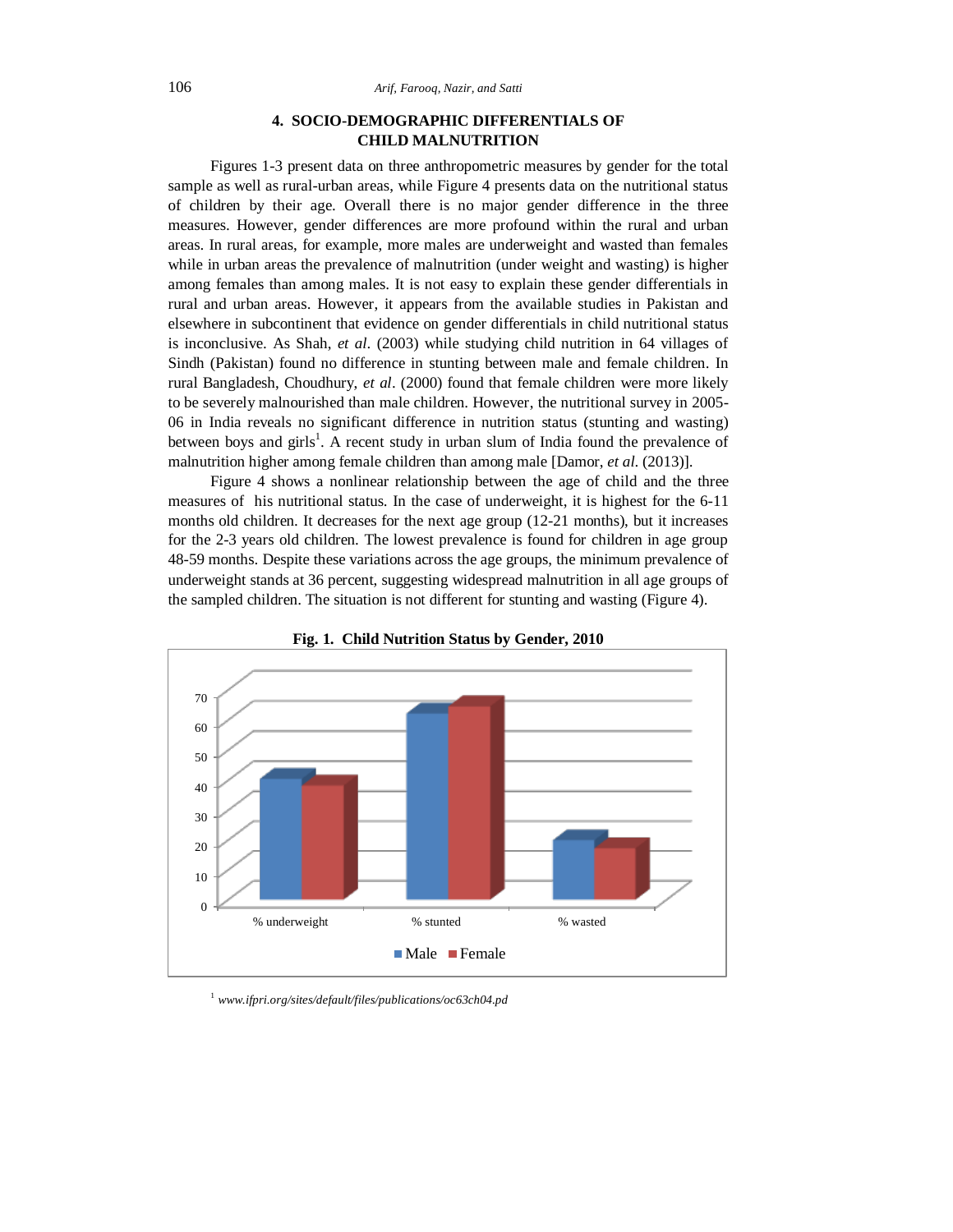

**Fig. 2. Child Nutrition Status by Gender in Urban Areas, 2010**

*Source:* Authors' computation from the micro-data of PPHS-2010.



**Fig. 3. Child Nutrition Status by Gender, 2010**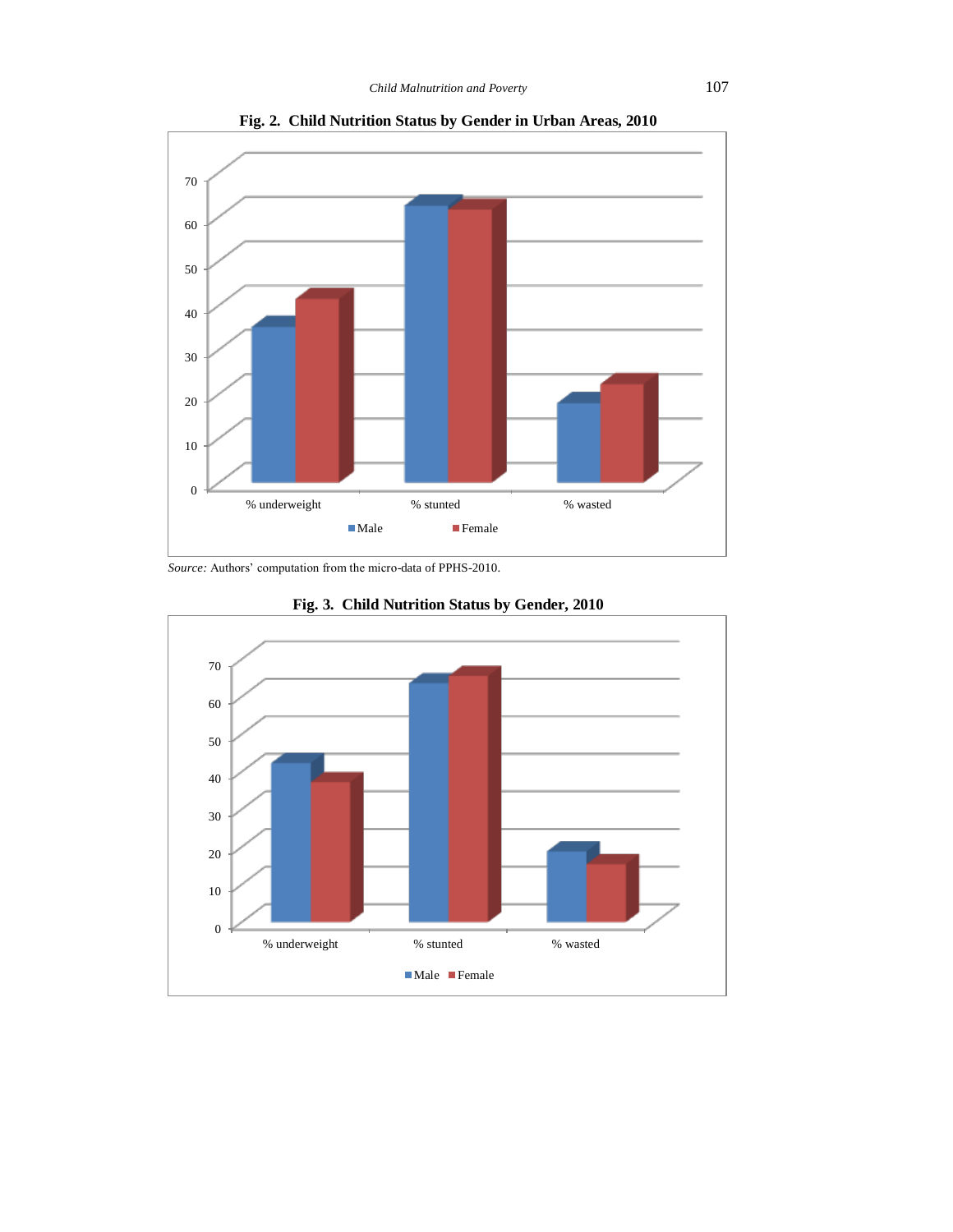

**Fig. 4. Nutrition Status by Child Age, 2010**

*Source:* Authors' computation from the micro-data of PPHS-2010.

#### **5. DETERMINANTS OF CHILD NUTRITION**

The determinants of child nutritional status are examined by estimating the Equation 2, where WAZ z-scores, WHZ z-scores and HAZ z-scores are used as the dependent variables. Independent variables include child characteristics (gender and age), child illness (incidence of diarrhea), education of mother, per capita expenditure as an indicator of household poverty, number of siblings, environmental factors (structure of the dwelling unit), access to toilet (a village level variable), availability of LHWs at village level and the region (rural-urban) of residence. As noted in Section 2, because of the endogeneity problem, per capita expenditure of 2001 are instrumented by 2001 household ownership of land and livestock, work status of the head of household and household size. The 2SLS regression has been used. In addition, 2004 poverty status and change in poverty status between 2004 and 2010 has also been used to predict the nutritional status of child. Table 6 provides the summary statistics of the 2010 dependent and independent variables.

The mean values for the z-scores of WAZ, HAZ and WHZ are –1.55, –2.38 and 0.12 respectively. Per capita expenditure is computed at Rs.1167 per month. About half of the sampled children are female and their mean age is about 31 months (Table 6). About 9 percent of the children had diarrhea during the month preceding the survey. More than half of the housing units where children live are *pacca* (cemented) and more than 50 percent of the households have been visited by LHWs and have a toilet with flush.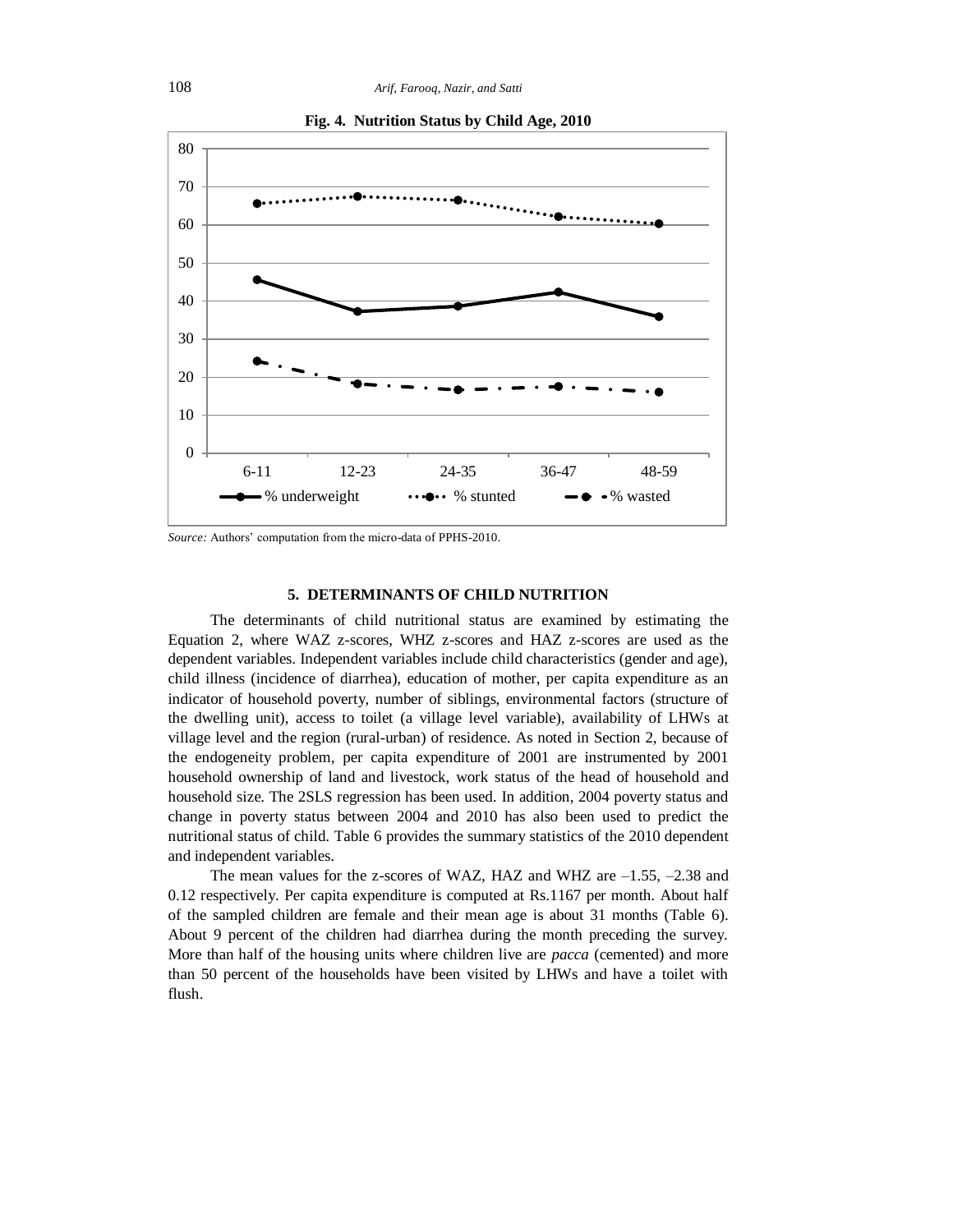#### Table 6

| зитний у знаизись јог Беренцени ини тицеренцени у агнилез |         |              |              |          |      |  |  |
|-----------------------------------------------------------|---------|--------------|--------------|----------|------|--|--|
| Determinants                                              | Mean    | Minimum      | Maximum      | S.D      | N    |  |  |
| WAZ                                                       | $-1.55$ | $-5.98$      | 4.94         | 1.96     | 3540 |  |  |
| HAZ                                                       | $-2.38$ | $-6.01$      | 6.00         | 2.20     | 2742 |  |  |
| WHZ                                                       | 0.12    | $-4.99$      | 5.00         | 2.22     | 2280 |  |  |
| Per Capita Expenditure in 2001 (Rs)                       | 1166.68 | 1048.76      | 148.88       | 22102.39 |      |  |  |
| Child Characteristics                                     |         |              |              |          |      |  |  |
| Sex (male $=1$ )                                          | 0.53    | $\mathbf{0}$ | $\mathbf{1}$ | 0.50     | 4604 |  |  |
| Age (in months)                                           | 31.36   | 6            | 59           | 14.97    | 3218 |  |  |
| Number of Siblings $(< 2)$                                | 0.21    | $\Omega$     | 1            | 0.415    | 6509 |  |  |
| $2 - 3$                                                   | 0.35    | $\mathbf{0}$ | 1            | 0.489    | 4214 |  |  |
| $4 - 6$                                                   | 0.26    | $\mathbf{0}$ | 1            | 0.449    | 4214 |  |  |
| $7+$                                                      | 0.06    | $\mathbf{0}$ | 1            | 0.24     | 4214 |  |  |
| Incidence of Diarrhea last 30 days (yes=1)                | 0.09    | $\mathbf{0}$ | 1            | 0.295    | 4635 |  |  |
| <b>Mother Characteristics</b>                             |         |              |              |          |      |  |  |
| Mother Education (No education)                           | 0.81    | $\Omega$     | 1            | 0.49     | 4635 |  |  |
| Primary ( $yes=1$ )                                       | 0.08    | $\Omega$     | 1            | 0.27     | 4635 |  |  |
| $Secondary(yes=1)$                                        | 0.07    | $\Omega$     | 1            | 0.25     | 4635 |  |  |
| $Collectives=1)$                                          | 0.04    | $\mathbf{0}$ | 1            | 0.19     | 4635 |  |  |
| Housing and Hygiene                                       |         |              |              |          |      |  |  |
| Housing type ( <i>Pacca</i> =1)                           | 0.33    | $\mathbf{0}$ | 1            | 0.47     | 4616 |  |  |
| <b>Community Factor</b>                                   |         |              |              |          |      |  |  |
| Toilet in village (in %)                                  | 54.87   | $\Omega$     | 100          | 34.02    | 4604 |  |  |
| LHW presence in village (in $\%$ )                        | 57.79   | $\mathbf{0}$ | 100          | 30.35    | 4604 |  |  |

*Summary Statistics for Dependent and Independent Variables*

Results based on 2001–2010 panel households for the three equations (WAZ, HAZ and WHZ) are presented in Table 7 where OLS and 2SLS methods have been applied. The First Stage regression results of 2SLS have been presented in Appendix Table 1 which suggests that all the six excluded instruments are highly correlated with per capita expenditure. The question is whether the instruments for per capita expenditure are uncorrelated with the disturbance process. To answer that, we computed the test for over identifying restrictions and results are presented in Appendix Table 2 where both the Sargan and Basmann test shows that specification of the equation is satisfied.

Overall, the results of both techniques (OLS and 2SLS) are similar except for per capita expenditure, which shows a significant association with child malnutrition in the OLS model while it turns out to be insignificant in the 2SLS model (Table 7). It supports the existing literature that impact of poverty on the nutritional status of children is ambiguous.

The gender variable has significant and negative relation with WAZ and WHZ, showing that boys are more likely than girls to be underweight and wasted. Age has a positive impact on WAZ while  $Age^2$  has also a significant and positive association with the WAZ scores , suggesting a non-linear relationship, which implies that boys gradually improve their weight/age score. The coefficient of  $Age^2$  is not significant in 2SLS.

The number of siblings does not have a significant effect on all the three anthropometric measures of nutritional status. The incidence of diarrhoea had a statistically significant negative association with the three anthropometric measures. It appears that morbidity adversely affects the growth of children by reducing the ability of a body to convert food into energy. Surprisingly mothers' education effect turned out to be statistically significant only on WAZ, and not on HAZ and WHZ.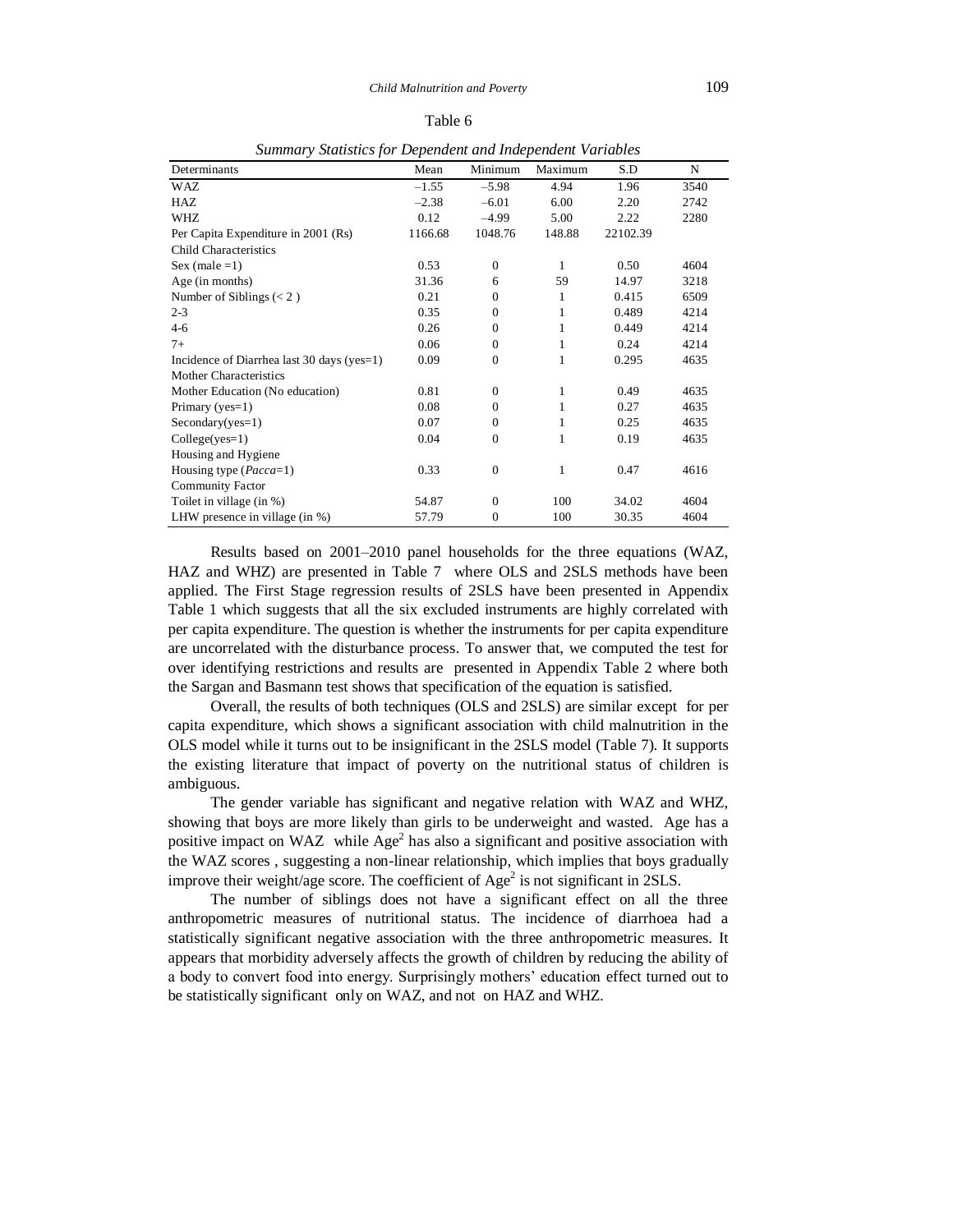110 *Arif, Farooq, Nazir, and Satti*

An environmental factor represented by the availability of flush toilet at village level has a statistically significant relationship with WAZ and WHZ scores, but the relationship is insignificant for the HAZ scores. It appears from this association that the village level environmental factors such as toilet with a flush system affect the current health status more than impacting the chronic malnutrition (HAZ).

The role of LHWs in improving the nutritional status of children is positive with statistically significant association with WAZ, HAZ and WHZ scores. It means that the availability of health services at village level help to improve not only the current nutritional status but also affect child growth in the long term through improving the HAZ and WHZ.

# Table 7

|                                                                     | $\{0.00, 1.00, 1.00, 1.00, 1.00, 1.00, 1.00, 1.00, 1.00, 1.00, 1.00, 1.00, 1.00, 1.00, 1.00, 1.00, 1.00, 1.00, 1.00, 1.00, 1.00, 1.00, 1.00, 1.00, 1.00, 1.00, 1.00, 1.00, 1.00, 1.00, 1.00, 1.00, 1.00, 1.00, 1.00, 1.00, 1.$ |            |             |            |           |             |  |  |  |
|---------------------------------------------------------------------|--------------------------------------------------------------------------------------------------------------------------------------------------------------------------------------------------------------------------------|------------|-------------|------------|-----------|-------------|--|--|--|
|                                                                     |                                                                                                                                                                                                                                | <b>OLS</b> |             |            | 2SLS      |             |  |  |  |
|                                                                     | WAZ                                                                                                                                                                                                                            | HAZ        | WHZ         | <b>WAZ</b> | HAZ       | WHZ         |  |  |  |
| Determinants                                                        | Coeff.                                                                                                                                                                                                                         | Coeff.     | Coeff.      | Coeff.     | Coeff.    | Coeff.      |  |  |  |
| Per capita exp. 2001 (Rs)                                           | $0.001**$                                                                                                                                                                                                                      | 0.002      | $0.001***$  | 0.001      | 0.001     | 0.000       |  |  |  |
| Per capita $exp.2001$ (sq)                                          | 0.001                                                                                                                                                                                                                          | 0.001      | 0.001       | 0.001      | 0.001     | 0.000       |  |  |  |
| $Sex (male=1)$                                                      | $-0.312*$                                                                                                                                                                                                                      | $-0.100$   | $-0.233***$ | $-0.328*$  | $-0.090$  | $-0.237***$ |  |  |  |
| Child age (months)                                                  | $0.034**$                                                                                                                                                                                                                      | 0.023      | $-0.013$    | $0.032***$ | 0.028     | $-0.010$    |  |  |  |
| Child age $2$                                                       | $0.001***$                                                                                                                                                                                                                     | 0.001      | 0.001       | 0.001      | 0.001     | 0.000       |  |  |  |
| Number of Siblings $\left( \langle 2 \rangle \right)$ as reference) |                                                                                                                                                                                                                                |            |             |            |           |             |  |  |  |
| $2 - 3$                                                             | 0.040                                                                                                                                                                                                                          | 0.077      | 0.044       | 0.059      | 0.103     | 0.026       |  |  |  |
| $4-6$                                                               | $-0.066$                                                                                                                                                                                                                       | 0.208      | $-0.195$    | $-0.056$   | 0.287     | $-0.218$    |  |  |  |
| $7+$                                                                | 0.154                                                                                                                                                                                                                          | 0.168      | $-0.292$    | 0.176      | 0.267     | $-0.313$    |  |  |  |
| Diarrhea ( $yes=1$ )                                                | $-0.420*$                                                                                                                                                                                                                      | 0.185      | $-0.295***$ | $-0.429*$  | 0.219     | $-0.307***$ |  |  |  |
| Mother's education (no education as reference)                      |                                                                                                                                                                                                                                |            |             |            |           |             |  |  |  |
| Primary                                                             | 0.032                                                                                                                                                                                                                          | 0.187      | 0.158       | $-0.053$   | 0.189     | 0.129       |  |  |  |
| Secondary                                                           | $0.434*$                                                                                                                                                                                                                       | 0.052      | 0.456       | $0.394*$   | $-0.020$  | 0.475       |  |  |  |
| College                                                             | $0.620*$                                                                                                                                                                                                                       | 0.744      | $-0.338$    | $0.630*$   | 0.614     | $-0.292$    |  |  |  |
| Housing Type (Pacca=1)                                              | $-0.049$                                                                                                                                                                                                                       | $-0.032$   | $-0.253$    | $-0.063$   | $-0.074$  | $-0.255$    |  |  |  |
| Toilet Facility (% at village level)                                | $0.005*$                                                                                                                                                                                                                       | 0.001      | $0.011**$   | $0.005*$   | 0.000     | $0.012*$    |  |  |  |
| LHW visited (% at village level)                                    | $0.014*$                                                                                                                                                                                                                       | $-0.005$   | $0.012*$    | $0.014*$   | $0.005*$  | $-0.012*$   |  |  |  |
| Constant                                                            | $-1.505*$                                                                                                                                                                                                                      | $-2.883$   | $0.523*$    | $-1.571*$  | $-3.208*$ | $0.589*$    |  |  |  |
| N                                                                   | 1,328                                                                                                                                                                                                                          | 998        | 1,010       | 1.311      | 986       | 1,873       |  |  |  |

| The Determinants of Child Malnutrition-OLS and 2SLS Estimates |
|---------------------------------------------------------------|
| (only 2001 and 2010 Panel Households)                         |

*Source:* Authors' estimation from the micro-data of PRHS 2001 and PPHS 2010.

*Note:* \* significant at 1 percent, \*\* significant at 5 percent, \*\*\* significant at 10 percent.

*Note:* Per capita expenditure of 2001 is instrumented.

To explore further the relationship between poverty and the nutritional status of children (weight for age), per capita expenditure, which represents the 2001 poverty status, has been replaced by the poverty status in 2004 and change in poverty status between 2004 and 2010 in two models, as given in Table 8.The hypothesis is that the poverty of a household in recent past and movement in poverty status affect the nutritional status of children. As noted earlier, the sampled children included in the nutritional status equation were 6-59 months old. The PPHS was carried out in the last quarter of the year 2010, as part of the panel survey. Its earlier round was carried out in 2004, but only in rural areas of Punjab and Sindh, the two largest provinces of the country. Poverty in 2004 or a change in the poverty status of households between 2004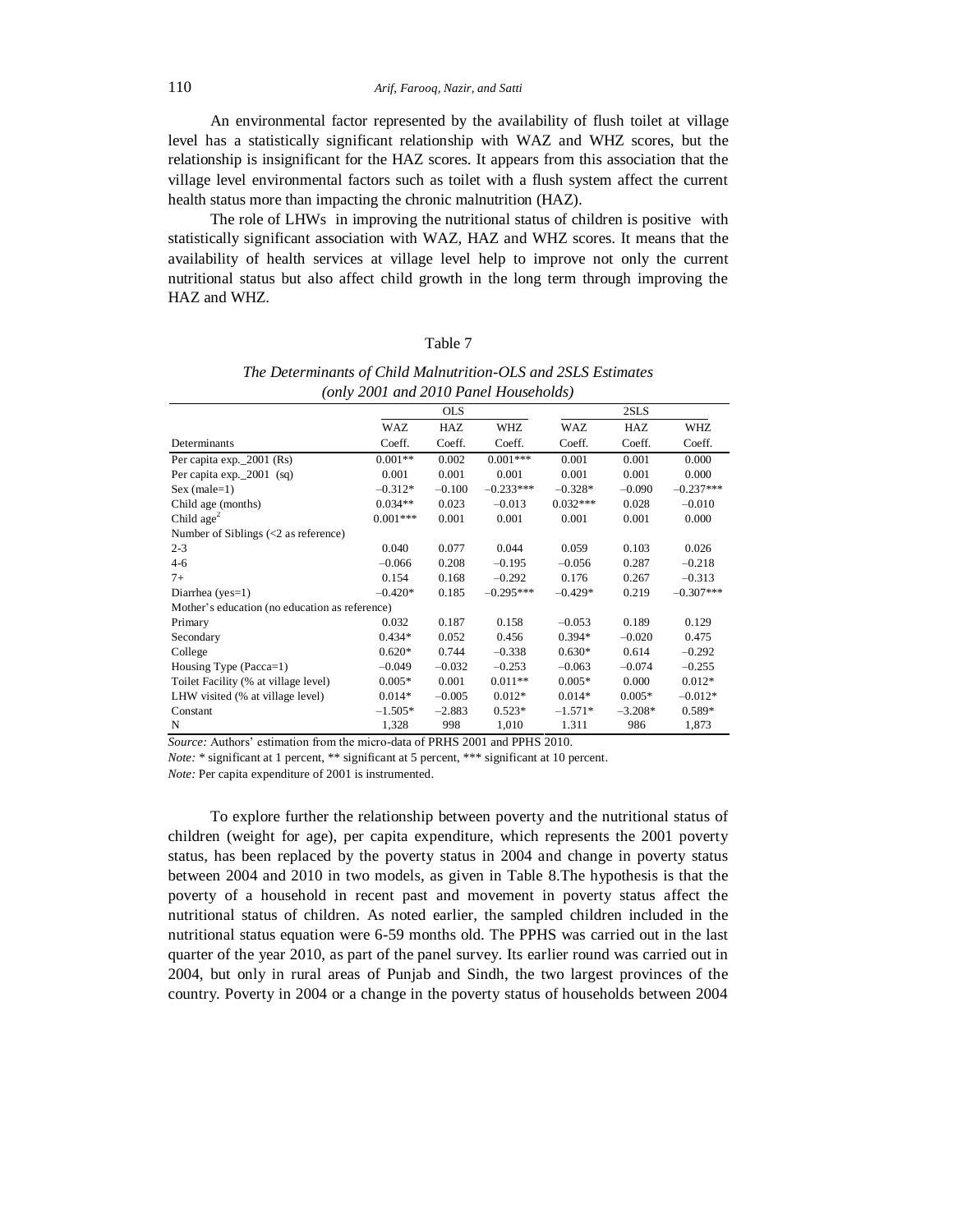and  $2010^2$ , when the sampled children were born, may have an impact on their nutritional status. Table 8 shows the results of OLS for WAZ, where two models have been estimated. In model-1, per capita household expenditures are replaced by the household poverty status in 2004; poor in 2004 are given the value 1, zero otherwise. In model-2, two dummies of poverty dynamics are used; transitory poor and chronic poor while the third category, remained non-poor in 2004 and 2010, is used as the reference category.

| r<br>же<br>₹1. |  |
|----------------|--|
|----------------|--|

*The Impact of Poverty and Poverty Dynamics on Child Underweight—OLS Regression*

|                                                              | Model-1    |            | Model-2    |            |
|--------------------------------------------------------------|------------|------------|------------|------------|
| Determinants                                                 | Coeff.     | Std. Error | Coeff.     | Std. Error |
| Poverty status in $2004$ (poor=1)                            | $-0.257$   | 0.172      |            |            |
| Poverty dynamics (non-poor as reference)                     |            |            |            |            |
| Chronic (poor in 2-periods)                                  |            |            | $-0.109$   | 0.207      |
| Transitory (moved into or out of poverty)                    |            |            | $-0.141$   | 0.132      |
| $Sex (male=1)$                                               | $-0.287**$ | 0.118      | $-0.292**$ | 0.119      |
| Child age (months)                                           | 0.025      | 0.019      | 0.027      | 0.019      |
| Child $age2$                                                 | 0.001      | 0.001      | 0.001      | 0.001      |
| Number of Siblings $\left( < 2 \text{ as reference} \right)$ |            |            |            |            |
| $2 - 3$                                                      | 0.086      | 0.153      | 0.079      | 0.155      |
| 4-6                                                          | $-0.090$   | 0.160      | $-0.094$   | 0.162      |
| $7+$                                                         | 0.043      | 0.251      | 0.026      | 0.254      |
| Diarrhea ( $yes=1$ )                                         | $-0.604*$  | 0.173      | $-0.614*$  | 0.175      |
| Mother's education (no education as reference)               |            |            |            |            |
| Primary                                                      | 0.281      | 0.226      | 0.261      | 0.228      |
| Secondary                                                    | 0.399      | 0.295      | 0.443      | 0.300      |
| College                                                      | $-0.483$   | 0.457      | $-0.493$   | 0.460      |
| Housing Type (Pacca=1)                                       | 0.104      | 0.140      | 0.087      | 0.142      |
| Toilet Facility (% at village level)                         | $0.009*$   | 0.002      | $0.010*$   | 0.002      |
| LHW visited (% at village level)                             | $0.012*$   | 0.003      | $0.012*$   | 0.003      |
| Constant                                                     | 1.536*     | 0.341      | $-1.538*$  | 0.348      |
| N                                                            |            | 966        |            | 954        |

*Source:* Authors' estimation from the micro-data of PRHS 2004 and PPHS 2010.

*Note:* \* significant at 1 percent, \*\* significant at 5 percent, \*\*\* significant at 10 percent.

The model-1 examines the effect of poverty status in 2004 on the child nutritional status in 2010 while model-2 deals with the effects of poverty movements on the child nutritional status. No single category of poverty or poverty dynamics turned out to be statistically significant (Table 8). It shows that the recent past poverty status, as well as household's movement into or out of poverty even the chronic poverty is not relevant to the nutritional status of children in Pakistan. It is noteworthy that age, age-square and education of mother that were statistically significant in the WAZ models shown in Table 7 did not turn out to be significant in the models shown in Table 8. There is no change in the significance of other variables.

<sup>2</sup>Based on this panel data, Arif and Farooq (2012) have estimated that between 2004 and 2010, 15 percent of the households moved out of poverty while 18 percent fell into poverty. Another 9 percent households were identified as chronic poor, remaining in poverty in two rounds, 2004 and 2010.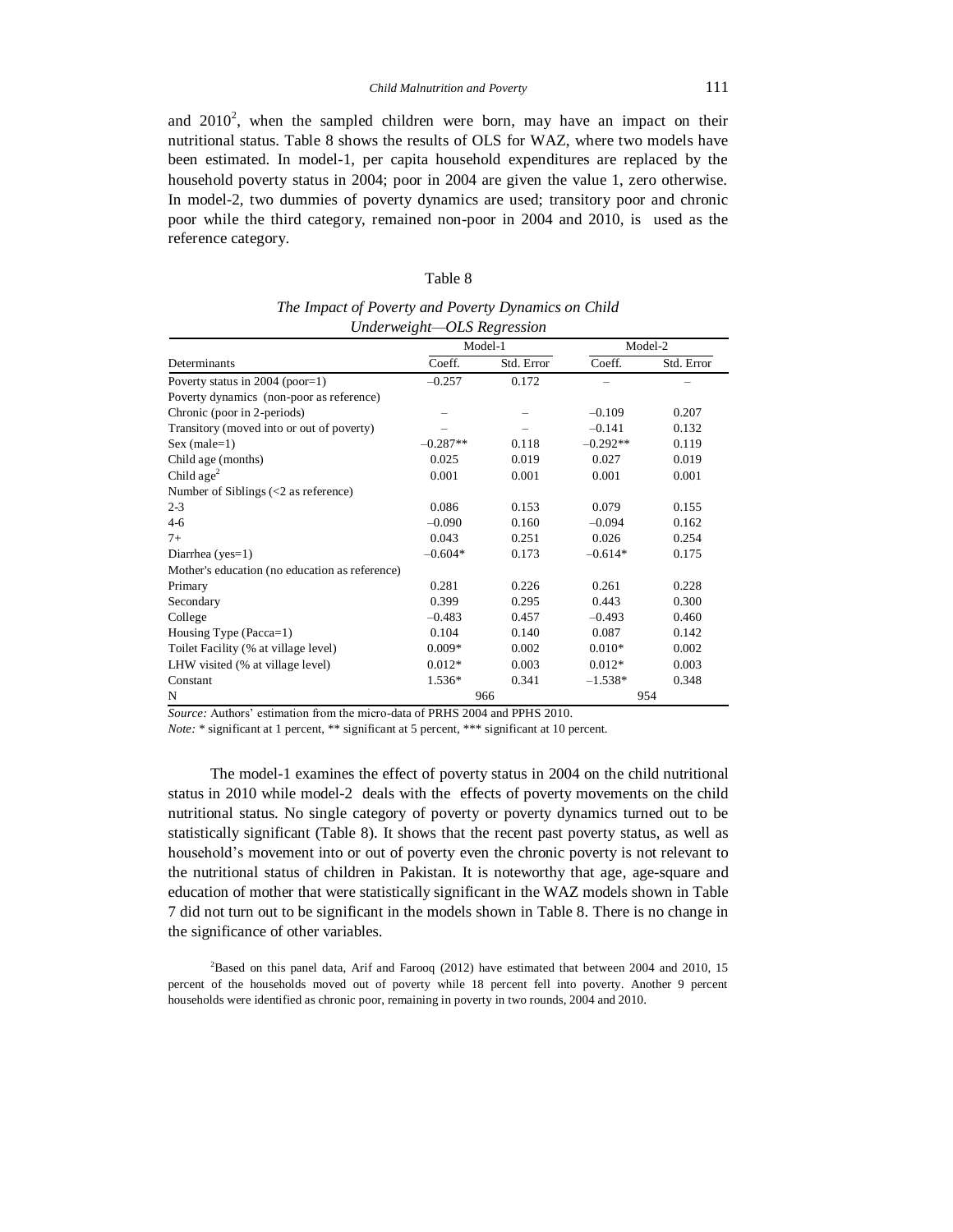In the PPHS-2010, the sampled households in both rural and urban areas were asked if they faced food shortage during the last 12 months. In another similar question, they were asked whether the food during last 12 months has been insufficient for the household members. These two questions show the perception of households about the food security. This type of household perception may not reflect a true picture of the household food security because it does not determine for how many days they have faced food shortage and what is the nature of the food shortage. However, it does provide information about the households that have faced food shortage for some time during the 12 months preceding the survey. The PPHS-2010 shows that about one-third of the households reported such shortage.

In the final stage of analysis, the Equation 2 is estimated by replacing 2001 per capita expenditure with the household's perceived food security variables, as discussed above. If a household faced food shortage or food was insufficient during the last 12 months, it was coded 1, otherwise zero. Two models (for WAZ only) have been estimated. In model-3, the variable food shortage is used while in model-4, it is replaced by the perceived food insufficiency. Table 9 presents the findings of the OLS regression. The variables representing food security or food shortage also did not turn out to be statistically significant. Like poverty, the perceived food shortage is not related to the nutritional status of children. The regional dummy (rural-urban) was entered into the models to examine the effects of community factor on the nutritional status and it appears

| <u>ols for onacrweizhi chuaren (i creeiveu i oou security)</u> |             |            |            |            |  |
|----------------------------------------------------------------|-------------|------------|------------|------------|--|
|                                                                |             | Model-3    |            | Model-4    |  |
| Determinants                                                   | Coeff.      | Std. Error | Coeff.     | Std. Error |  |
| Food Shortage (yes=1)                                          | 0.1790      | 0.788      |            |            |  |
| Sufficient Food (yes=1)                                        |             |            | 0.094      | 0.079      |  |
| $Sex (male=1)$                                                 | $-0.2707*$  | 0.0764     | $-0.268*$  | 0.076      |  |
| Child age (months)                                             | $0.0251**$  | 0.0123     | $0.024**$  | 0.012      |  |
| Child age $2$                                                  | $-0.0002$   | 0.0002     | 0.000      | 0.000      |  |
| Number of Siblings                                             |             |            |            |            |  |
| $2 - 3$                                                        | $-0.0667$   | 0.0929     | $-0.066$   | 0.093      |  |
| $4-6$                                                          | $-0.2056**$ | 0.1036     | $-0.221**$ | 0.104      |  |
| $7+$                                                           | 0.0322      | 0.1762     | 0.032      | 0.176      |  |
| Diarrhea                                                       | $-0.3954*$  | 0.1210     | $-0.397*$  | 0.121      |  |
| Mother's Education                                             |             |            |            |            |  |
| Primary                                                        | 0.1087      | 0.1410     | 0.110      | 0.141      |  |
| Secondary                                                      | 0.1226      | 0.1566     | 0.134      | 0.157      |  |
| College                                                        | 0.2596      | 0.2060     | 0.263      | 0.207      |  |
| Housing Type (Pacca=1)                                         | $-0.0987$   | 0.0905     | $-0.094$   | 0.090      |  |
| Toilet Facility (% at village level)                           | $0.0057*$   | 0.0014     | $0.006*$   | 0.001      |  |
| LHW visited (% at village level)                               | $0.0085*$   | 0.0013     | $0.009*$   | 0.001      |  |
| Region                                                         | $-0.2373**$ | 0.1050     | $-0.246**$ | 0.105      |  |
| Constant                                                       | $-1.4245*$  | 0.2130     | $-1.307*$  | 0.215      |  |
| N                                                              |             | 2,479      |            | 2,476      |  |

Table 9

*OLS for Underweight Children (Perceived Food Security)*

*Source:* Authors' estimation from the micro-data of PPHS 2010.

*Note:* \* significant at 1 percent, \*\* significant at 5 percent, \*\*\* significant at 10 percent.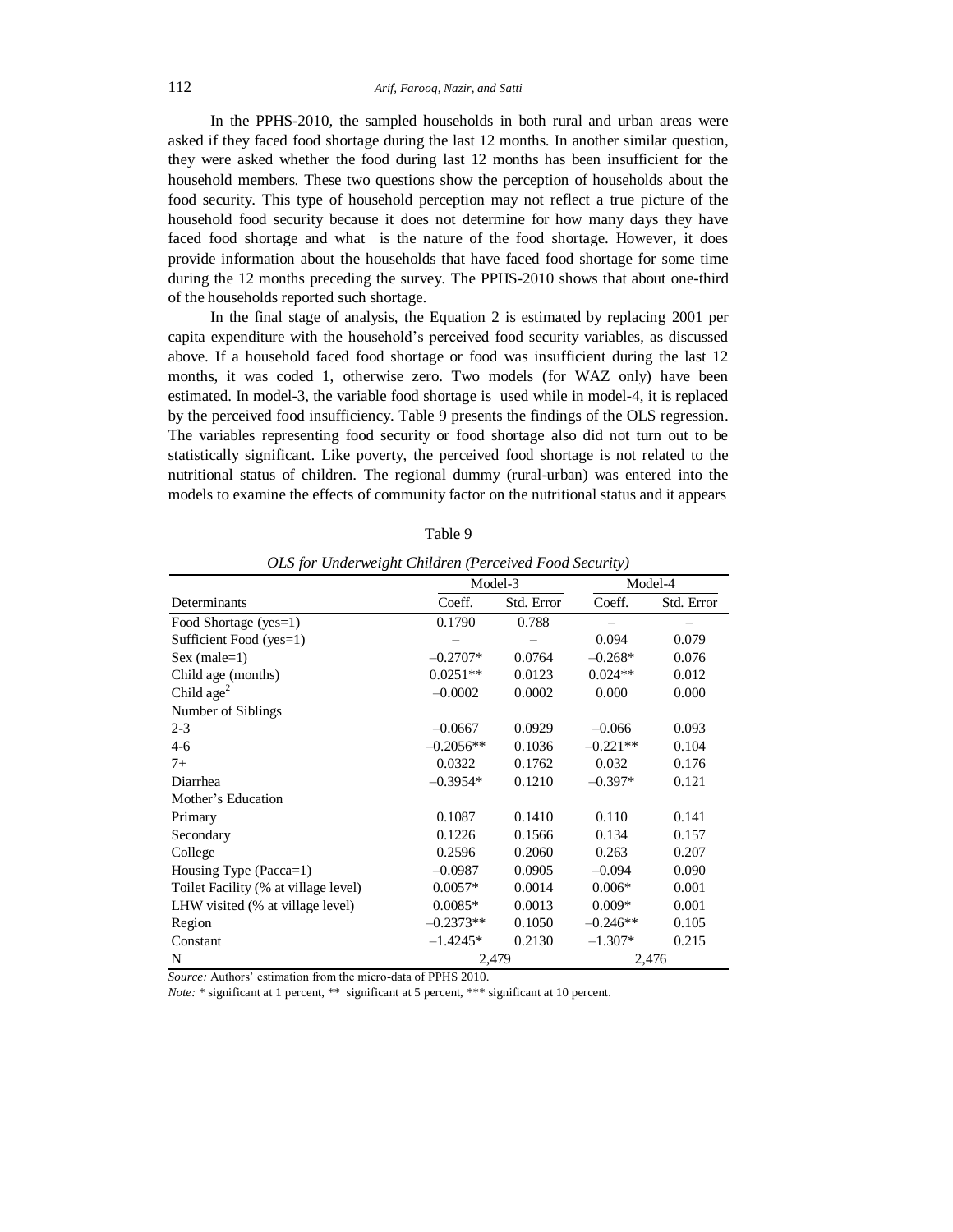from negative sign of this variable that the nutritional status of urban children is lower than their rural counterparts. Since the difference in child malnutrition is significant between the rural and urban areas, the determinants of malnutrition are also estimated separately for these two sub-samples and are reported in Table 10. Age of the child, which has significant positive association with the malnutrition in full sample models, lost its significance in rural/urban separate models. Mother's education that was insignificant in full model, turned out to be significant in the rural model, showing the importance of women education for child welfare in rural settings. No major difference could be found in the magnitude and significance of other variables used into these two separate models.

| Table 10 |
|----------|
|----------|

|                                      | Rural Only  |            | Urban only |           |
|--------------------------------------|-------------|------------|------------|-----------|
| Determinants                         | Coeff.      | Coeff.     | Coeff.     | Coeff.    |
| Food shortage (yes=1)                | 0.174       |            | 0.185      |           |
| Sufficient Food (yes=1)              |             | $-0.024$   |            | $-0.389$  |
| Sex (male= $1$ )                     | $-0.331*$   | $-0.328*$  | $-0.082$   | $-0.088$  |
| Child age (months)                   | 0.017       | 0.016      | 0.023      | 0.025     |
| Child $age2$                         | 0.000       | 0.000      | 0.000      | 0.000     |
| $2 - 3$                              | $-0.002$    | $-0.002$   | $-0.192$   | $-0.214$  |
| $4-6$                                | $-0.215***$ | $-0.233**$ | $-0.122$   | $-0.116$  |
| $7+$                                 | 0.055       | 0.055      | 0.001      | $-0.039$  |
| Diarrhea                             | $-0.444*$   | $-0.443*$  | $-0.214$   | $-0.163$  |
| Primary                              | $-0.096$    | $-0.074$   | $-0.497*$  | $-0.550*$ |
| Secondary                            | $0.374**$   | $0.383*$   | $-0.122$   | $-0.174$  |
| College                              | 0.301       | $0.326**$  | 0.395      | 0.315     |
| Housing Type (Pacca=1)               | $-0.067$    | $-0.055$   | $-0.137$   | $-0.147$  |
| Toilet Facility (% at village level) | $0.005*$    | $0.006*$   | $0.008**$  | $0.007**$ |
| LHW visited (% at village level)     | $0.009*$    | $0.010*$   | $0.007*$   | $0.007*$  |
| Constant                             | $-1.350*$   | $-1.261*$  | $-1.910*$  | $-1.634*$ |
| N                                    | 1,849       | 1,847      | 630        | 629       |

*OLS for Underweight Children (Perceived Food Security)*

*Source:* Authors' estimation from the micro-data of PPHS 2010.

*Note:* \* significant at 1 percent, \*\* significant at 5 percent, \*\*\* significant at 10 percent.

# **6. DISCUSSION: EXPLANATION OF POVERTY—CHILD MALNUTRITION NEXUS IN PAKISTAN**

A major finding of this study is that the nutritional status of children in Pakistan is predominantly related to their exposure to illness (diarrhoea), provision of health care services and environmental factors. The recent past poverty status of a household or change in poverty status over time as well as the perceived food shortage are not significantly associated with child malnutrition. Now the question is how to explain this lack of association between the poverty and child nutritional status. As noted earlier, there is no consensus in the literature regarding the role of poverty in child malnutrition.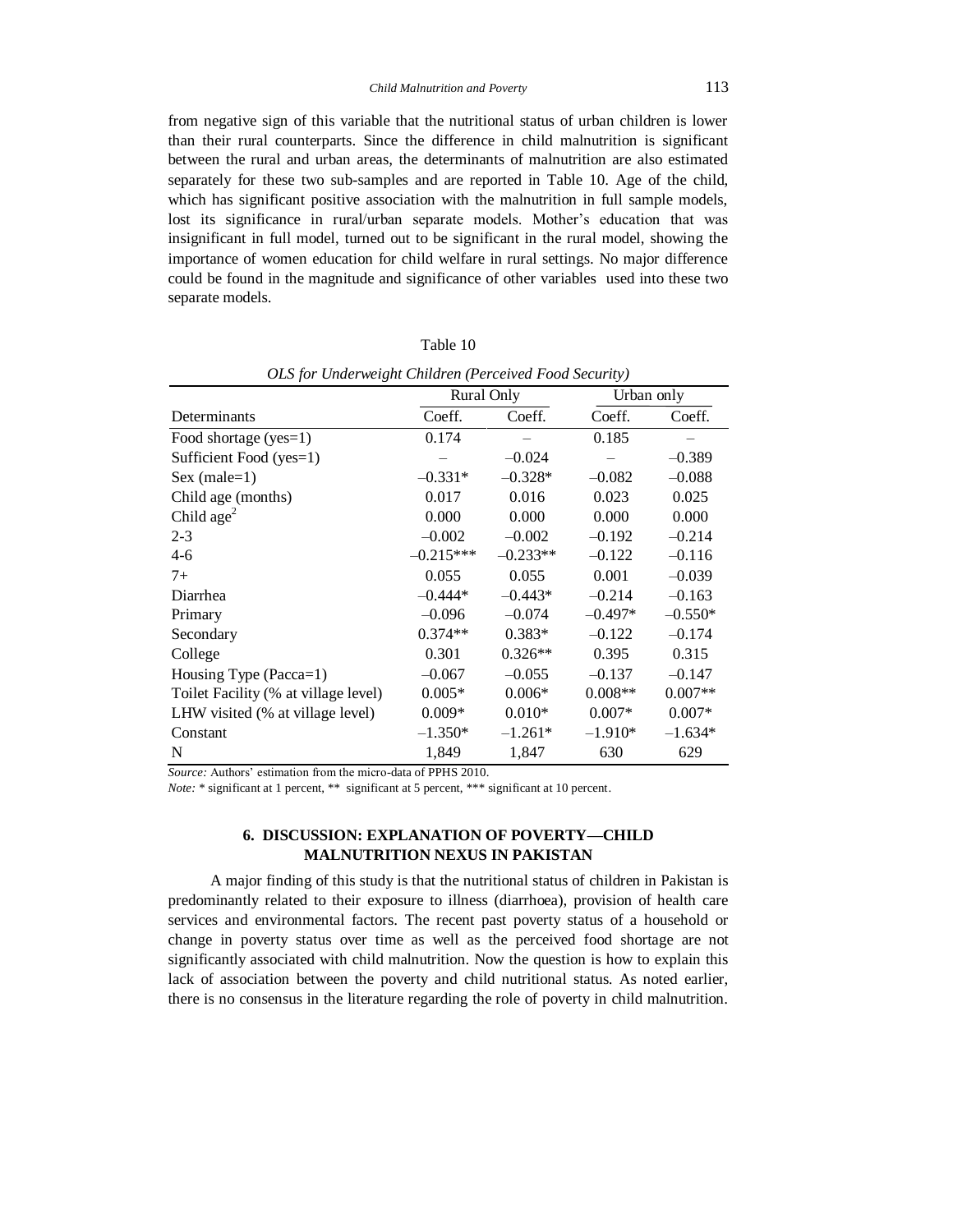Several studies have shown malnutrition as the reflection of poverty, while other empirical studies have found no association between poverty and child malnutrition [Chirwa and Ngalawa (2008)]. As NEPAD (2004) notes, "[the] availability and access to sufficient quantity and quality of affordable food is necessary but not sufficient to ensure adequate nutrition". Alone the food security and low poverty cannot make a household nutritionally secured. Beside poverty, other basic determinants of nutrition are social, economic, political, cultural and non-food factors i.e. care and health [ACC/SCN-IFPRI (2000)]. A nutrition secure society is a society that achieves the adequacy of food, adequate maternal and child care, and good health and environmental services [Gillespie and Haddad (2003)].

In the case of Pakistan, based on the PSES-2001, Arif (2004) has earlier found a positive impact of per capita expenditure (or poverty) only on weight-for-age, but no association with stunting or wasting. But, he did not account for the endogeneity problem. When endogeneity problem is addressed in the present study, poverty has shown no association with all three anthropometric measures (underweight, stunting and wasting). As shown earlier, Pakistan has not experienced a sustained reduction in poverty during the last five decades, it has fluctuated. In the 1990s, poverty increased, but the prevalence rate of underweight declined. Poverty during the first half of the last decade declined, but it increased in its second half. Although the proportion of underweight children declined during the last decade, stunting and wasting remained unchanged or even increased.

Poverty in Pakistan is largely considered a rural phenomenon, but there is no major difference between urban and rural areas in child malnutrition (see Table 2). This can be partially explained by the rural economy dynamics. Despite highly unequal land distribution, about two-thirds of the rural households are engaged in production of some food items from agriculture or/and livestock related activities, ensuring necessary dietary intake of household members. Moreover, social and financial support is deeply embedded in Pakistani culture, where the vulnerable households get support from their neighbours, relatives and well-off families and thus maintain their subsistence nutritional intake. Such support is even enhanced when some households or group of society face some natural or unnatural negative shocks. The Government of Pakistan also provides a number of direct and indirect transfers and subsides to the poor to protect them from both the short and long-term social and financial insecurity. A number of targeted direct transfers in the public sector such as *zakat, Baitulmal* and Benazir Income Support Programme (BISP) help in the provision of food. Nayab and Farooq (2012) have found a positive impact of the BISP on food consumption.

Evidence from other countries like India shows that the issue is not about having enough food; there is a need to look beyond income levels, poverty and food availability [Mendelson (2011)]. The episodes of illness, particularly diarrhoea, reduce the ability of body to convert food into energy, leading to high levels of malnutrition among children. Children who suffer from illnesses, even though their dietary requirements are met, cannot grow robustly as excessive nutrition losses occur during the frequent episodes of disease [Rosenberg, Soloman, and Schneider (1977)]. The frequent episodes of diarrhoea account for high neonatal and infant mortality, which is the second most killing disease among children in world [UNCIEF (2011)]. Pneumonia is also one of the leading killers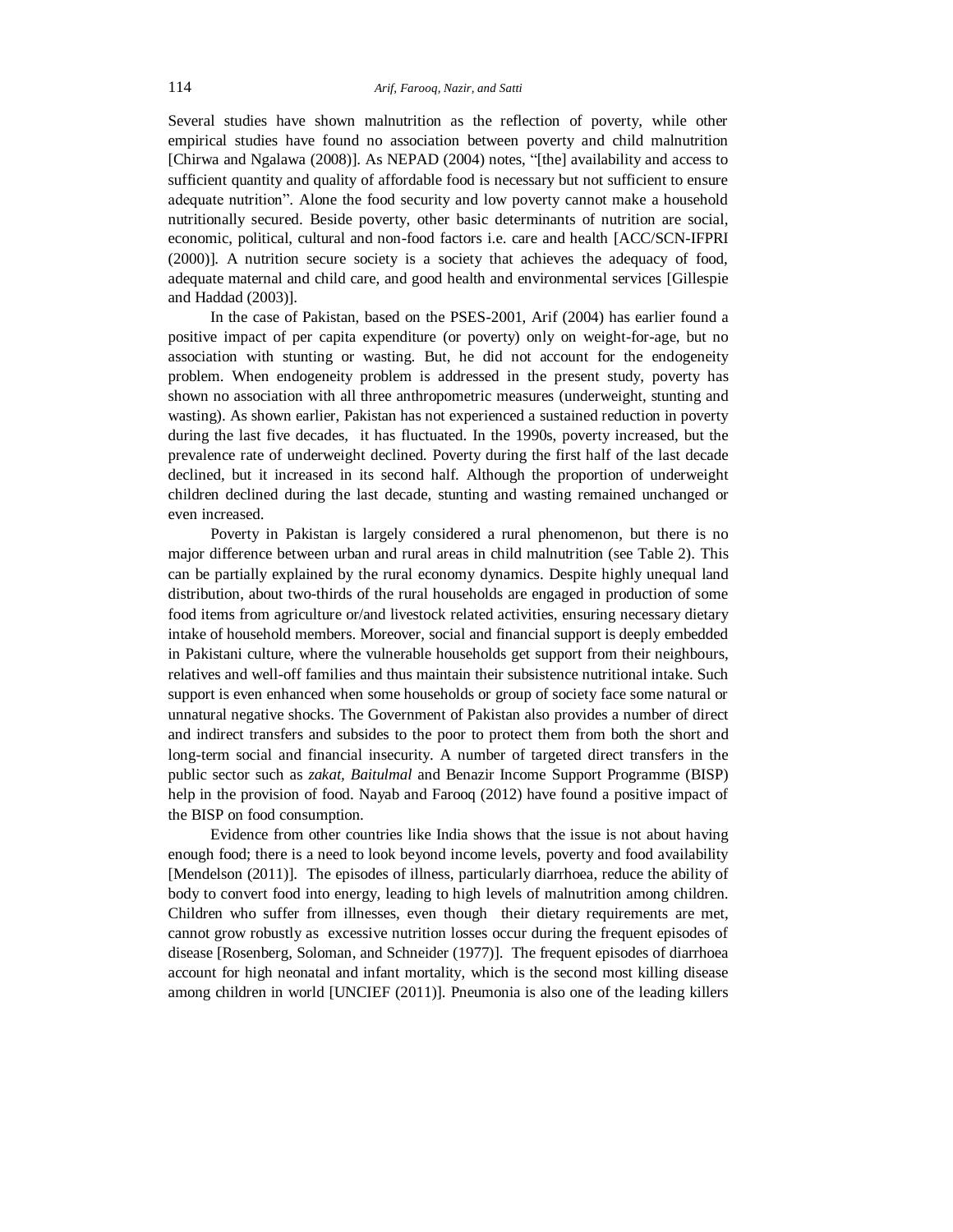of Pakistani children [UNICEF  $(2012)$ ].<sup>3</sup> There is a strong association between the incidence of diarrhoea and lack of access to safe drinking water. The access to clean water is another major concern in both urban and rural areas of the country. For example, in Karachi, the largest city of the country, the 22 percent water samples as provided by the government were found to be either non-chlorinated or containing insufficient amount of chlorine.<sup>4</sup> While the reduction in poverty is vastly dependent on private household consumption expenditures, the improvements in child malnutrition are largely driven by public expenditures. Improved sanitation and access to clean water, usually invested by the government, can have significant impact on malnutrition [IFPRI (2005)].

Similarly, the significance of LHWs in the present analysis shows the importance of child care services in improving the nutritional status of children. In Pakistan, the health facilities are very poor as the country has been spending only 0.6 percent of its GDP on health services over the last two decades. The pervasive and troubling weaknesses in the health system have caused high mortality and diseases among women and children. 5

### **7. CONCLUSIONS**

The high prevalence of malnourishment among children in Pakistan remains a critical issue in policy debate. This study has examined the trends in child malnutrition and assessed its linkages with the characteristics of children, provision of health care services and the poverty status of households. The study found very high levels of malnutrition among children and no significant association between poverty and child malnourishment. No association could be found between the perceived food shortage and child malnutrition. Child malnutrition is deeply rooted in child illness, environmental factors and weak health system.

Several policy suggestions emerge from the findings of this study. First, Pakistan should not assume that economic growth or poverty reduction will automatically translate into improved child nutrition. Measures for enhancing actions about social determinants of health, and specific programs for improved early life nutrition are needed to reduce child malnourishment.

Second, the existing child and maternal health care services in the country are inadequate for improving child nutritional status. Many developing countries, some with even more limited resources than Pakistan, are 'on the track' to improve maternal and child health. The key weaknesses in Pakistan, which hold back the country's progress in this regard, are insufficient financing, poor governance, lack of skilled health workers, and inequalities in access to healthcare.<sup>6</sup> Thus, direct investments in appropriate health interventions, focusing on women and children, are necessary to improve child health and nutrition.

Third, the high incidence of child illness, particularly diarrhoea, needs to be overcome by preventive measures, including the awareness about hygienic environment

<sup>4</sup>DAWN newspaper, October 10, 2012.

<sup>5</sup>UN Report titled "Every Women, Every Child: From Commitment to Action" DAWN newspaper, October 10, 2012.

<sup>6</sup>DAWN newspaper, October 10, 2012.

<sup>3</sup>UNICEF (2012).DAWN newspaper, October 10, 2012.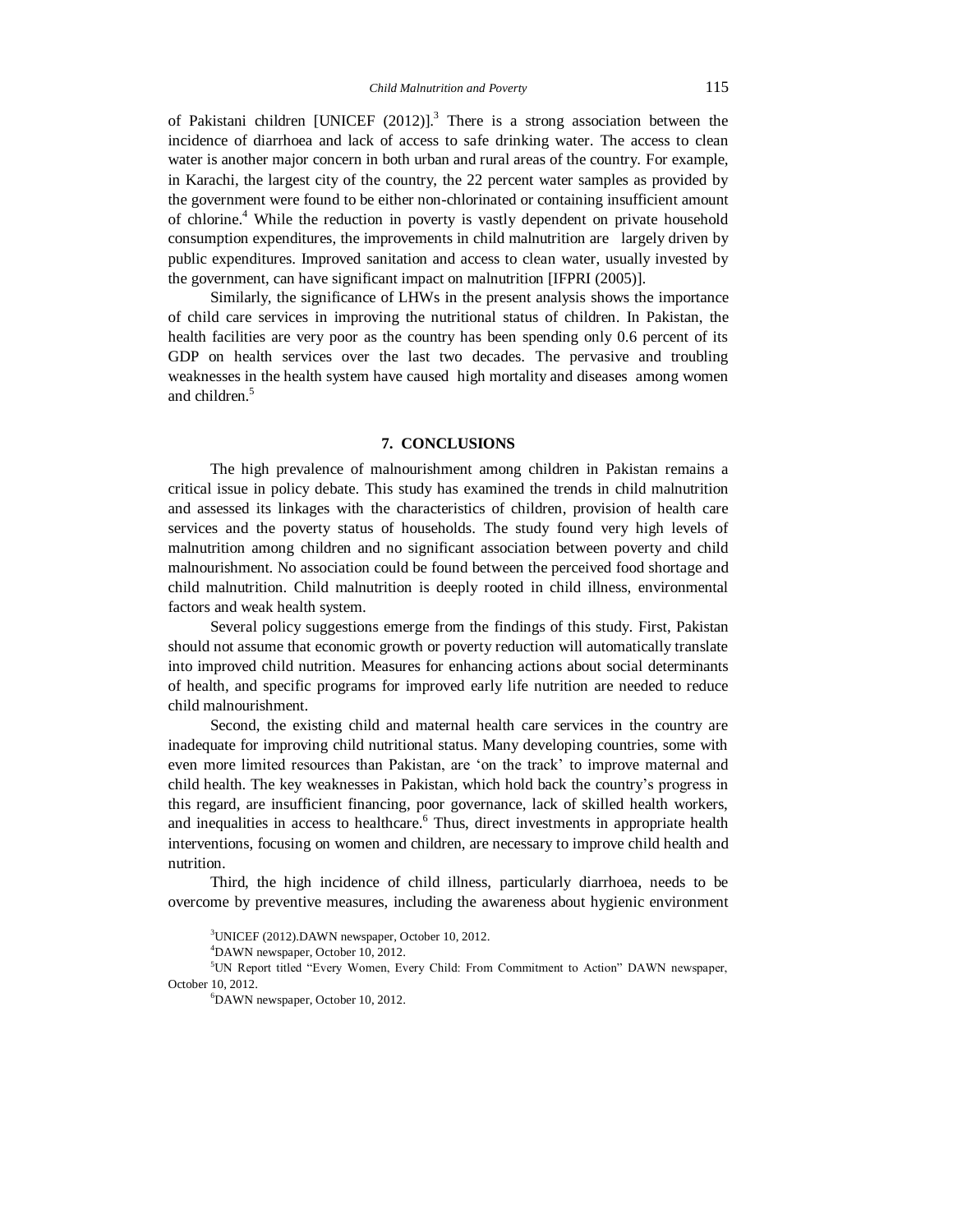and specific dietary intake during illnesses that compensate nutrient losses. Finally, the positive contribution of LHWs to child nutrition shows the importance of the provision of door to door health care services in Pakistan. The LHW program should be universalised, particularly in rural areas.

| The Determinants of Child Malnutrition-First Stage Results of 2SLS Estimates |              |               |              |  |  |  |
|------------------------------------------------------------------------------|--------------|---------------|--------------|--|--|--|
|                                                                              | <b>WAZ</b>   | HAZ           | WHZ          |  |  |  |
| Determinants                                                                 | Coeff.       | Coeff.        | Coeff.       |  |  |  |
| Per Capita Expenditure (sq)                                                  | $0.001*$     | $0.001***$    | $0.001***$   |  |  |  |
| $Sex (male=1)$                                                               | $-3.850$     | $-14.513$     | $-9.549$     |  |  |  |
| Child age (months)                                                           | $-13.175***$ | $-17.540***$  | $-16.327***$ |  |  |  |
| Child $age2$                                                                 | $0.235***$   | $0.276***$    | $0.263***$   |  |  |  |
| Number of Siblings $\left( < 2 \text{ as reference} \right)$                 |              |               |              |  |  |  |
| $2 - 3$                                                                      | $-65.278$    | $-80.815$     | $-44.428$    |  |  |  |
| $4 - 6$                                                                      | $-275.538*$  | $-276.345*$   | $-249.020*$  |  |  |  |
| $7+$                                                                         | $-266.647*$  | $-208.969***$ | $-274.388**$ |  |  |  |
| Diarrhoea (yes=1)                                                            | $-109.193$   | $-165.675***$ | $-125.630$   |  |  |  |
| Mother's Education (no education as reference)                               |              |               |              |  |  |  |
| Primary                                                                      | $-19.636$    | $-23.394$     | 31.325       |  |  |  |
| Secondary                                                                    | 267.604*     | 305.398**     | 221.665      |  |  |  |
| College                                                                      | 410.926*     | 434.357**     | 340.260      |  |  |  |
| Housing Type (Pacca=1)                                                       | 79.325       | 102.945       | 107.340      |  |  |  |
| Toilet Facility (% at village level)                                         | $3.676*$     | 4.117*        | 3.635        |  |  |  |
| LHW visited (% at village level)                                             | 1.202        | $-0.348$      | $0.747*$     |  |  |  |
| Education of Head of Household in 2001 (up to primary as ref.)               |              |               |              |  |  |  |
| $6 - 10$                                                                     | 421.998*     | 382.563*      | 572.025*     |  |  |  |
| 11 and above                                                                 | 356.412*     | 234.755       | 275.157***   |  |  |  |
| Work status of head_01 (yes=1)                                               | 111.699***   | 154.156***    | 169.502**    |  |  |  |
| Household size_01 (numbers                                                   | $-46.771*$   | $-47.740*$    | $-50.111*$   |  |  |  |
| Land_01 (in acres)                                                           | 2.000***     | $3.520***$    | 2.962        |  |  |  |
| Large animals_01 (in numbers)                                                | 48.971*      | 41.336*       | 39.993*      |  |  |  |
| Constant                                                                     | 1410.542*    | 1523.364*     | 1560.652*    |  |  |  |
| F-stat                                                                       | 13.26        | 9.16          | 9.70         |  |  |  |
| R-square                                                                     | 0.1705       | 0.1596        | 0.1659       |  |  |  |
| <b>Adjusted R-square</b>                                                     | 0.1577       | 0.1422        | 0.1488       |  |  |  |
| ${\bf N}$                                                                    | 1,311        | 986           | 977          |  |  |  |

Appendix Table 1

*Source:* Authors' estimation from the micro-data of PRHS 2001 and PPHS 2010.

*Note:* \* significant at 1 percent, \*\* significant at 5 percent, \*\*\* significant at 10 percent.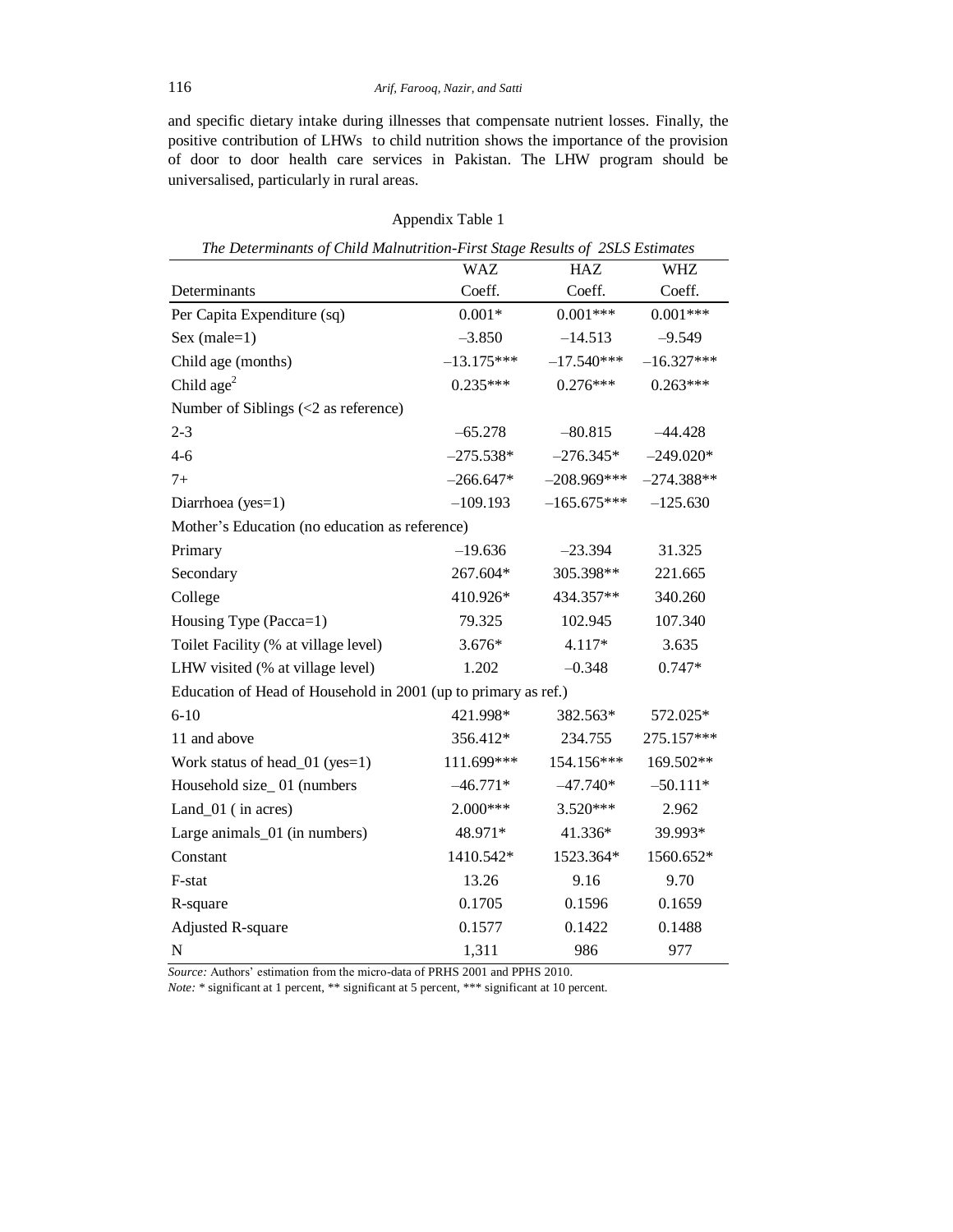Appendix Table 2

| Over Identification Test        |                |                |                |
|---------------------------------|----------------|----------------|----------------|
|                                 | WAZ.           | HAZ.           | WHZ.           |
| Sargan (score) $\text{chi2}(5)$ | 4.79804        | 1.45916        | 2.28048        |
|                                 | $(p = 0.4410)$ | $(p = 0.9177)$ | $(p = 0.8091)$ |
| Basmann chi $2(5)$              | 4.73853        | 1.43019        | 2.23757        |
|                                 | $(p = 0.4486)$ | $(p = 0.9210)$ | $(p = 0.8154)$ |

*Source:* Authors' estimation from the micro-data of PRHS 2001 and PPHS 2010.

## **REFERENCES**

- Aber, J. Lawrence and Bennett Neil G. (1997) The Effects of Poverty on Child Health and Development. *Annu. Rev. Public Health*.
- ACC/SCN-IFPRI (United Nations Administrative Committee on Coordination, Standing Committee on Nutrition and International Food Policy Research Institute) (2000) *Fourth Report on the World Nutrition Situation*. Geneva: ACC/SCN in collaboration with IFPRI.
- Alderman Harold and Garcia Marito (1993) Poverty Household Food Security and Nutrition in Rural Pakistan. International Policy Research Institute, Washington, DC. (Research Report 96).
- Arif, G. M. (2004) Child Health and Poverty in Pakistan. *The Pakistan Development Review* 43:3, 211–238.
- Arif, G. M. and Shujaat Farooq (2012) Dynamics of Rural Poverty in Pakistan: Evidence from Three Waves of the Panel Survey. Pakistan Institute of Development Economics, Islamabad. (PIDE Working Paper).
- Babatunde, R. O., F. I. Olagunju, S. B. Fakayode, and F. E. Sola-Ojo (2011) Prevalence and Determinants of Malnutrition among Under-five Children of Farming Households in Kwara State, Nigeria. *Journal of Agricultural Science* 3:3, 173–181.
- Becker, G. S. (1965) A Model of the Allocation of Time. *The Economic Journal* 75:299, 493–517.
- Behrman, J. B. and A. B. Deolalikar (1988) Health and Nutrition. In H. B. Chenery and T. N. Srinivasan (eds.) *Handbook of Development Economics* 1, 631–711.
- Cheah, W. L., W. W. Muda, and Z-H Zamh (2010) A Structural Equation Model of the Determinants of Malnutrition among Children in Rural Kelantan, Malaysia. *The International Electronic Journal of Rural and Remote Health* 10, 1248.
- Chirwa, E. W. and N. Ngalawa (2008) Determinants of Child Nutrition in Malawi. *South African Journal of Economics* 76:4, 628–640.
- Gillespie, S., and L. J. Haddad (2003) *The Double Burden of Malnutrition in Asia: Causes, Consequences and Solutions*. New Delhi, India: SAGE Publications.
- IFPRI (2005) *An Assessment of the Causes of Malnutrition in Ethiopia*. Washington, DC: International Food Policy Research Institute.
- Linnemayr, S., H. Alderman, and K. Abdoulaye (2008) Determinants of Malnutrition in Senegal: Household, Community Variables, and Their Interaction. *Economics and Human Biology* 6:2, 252–263.
- Mendelson, Sam (2011) Child Malnutrition in India: Why Does It Persist?